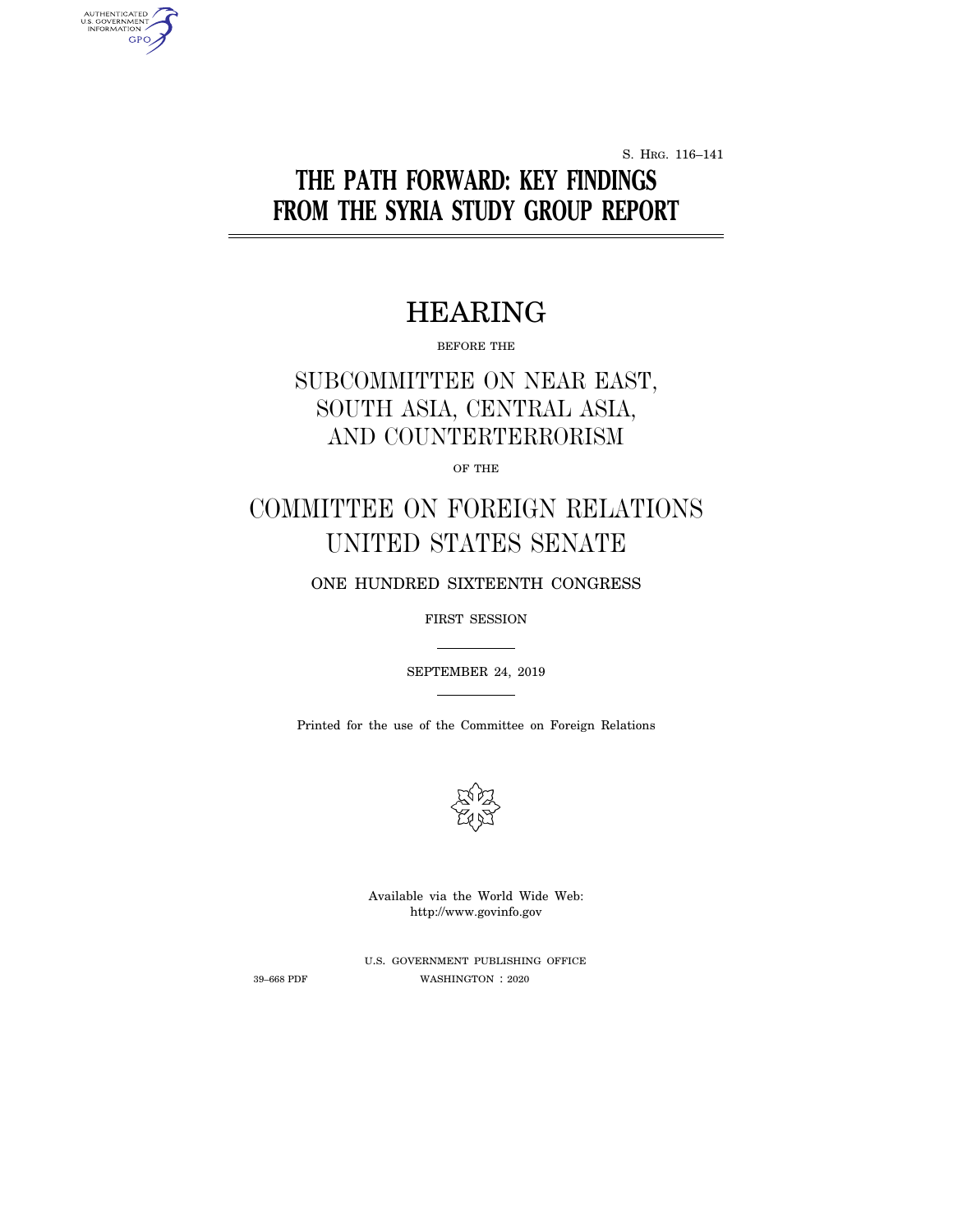#### COMMITTEE ON FOREIGN RELATIONS

JAMES E. RISCH, Idaho, *Chairman*

MARCO RUBIO, Florida RON JOHNSON, Wisconsin CORY GARDNER, Colorado MITT ROMNEY, Utah LINDSEY GRAHAM, South Carolina JOHNNY ISAKSON, Georgia JOHN BARRASSO, Wyoming ROB PORTMAN, Ohio RAND PAUL, Kentucky TODD, YOUNG, Indiana TED CRUZ, Texas

ROBERT MENENDEZ, New Jersey BENJAMIN L. CARDIN, Maryland JEANNE SHAHEEN, New Hampshire CHRISTOPHER A. COONS, Delaware TOM UDALL, New Mexico CHRISTOPHER MURPHY, Connecticut TIM KAINE, Virginia EDWARD J. MARKEY, Massachusetts JEFF MERKLEY, Oregon CORY A. BOOKER, New Jersey

CHRISTOPHER M. SOCHA, *Staff Director* JESSICA LEWIS, *Democratic Staff Director* JOHN DUTTON, *Chief Clerk*

#### SUBCOMMITTEE ON NEAR EAST, SOUTH ASIA, CENTRAL ASIA, AND COUNTERTERRORISM

MITT ROMNEY, Chairman, *Utah*

TED CRUZ, Texas LINDSEY GRAHAM, South Carolina CORY GARDNER, Colorado RAND PAUL, Kentucky

CHRISTOPHER MURPHY, Connecticut BENJAMIN L. CARDIN, Maryland JEANNE SHAHEEN, New Hampshire TIM KAINE, Virginia

(II)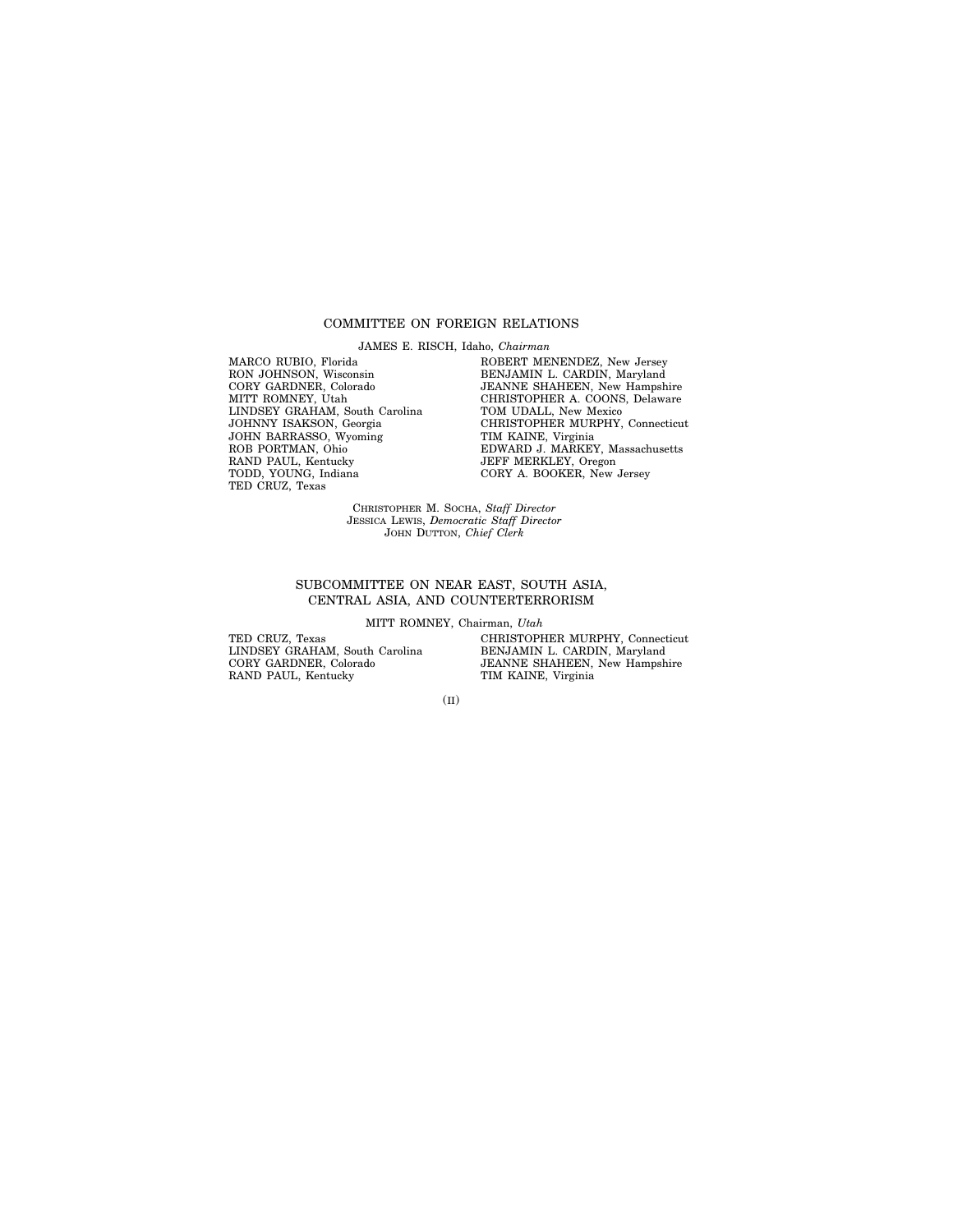### C O N T E N T S  $\begin{tabular}{l} \multicolumn{2}{c} {\textbf{1}}\\ \multicolumn{2}{c} {\textbf{2}}\\ \multicolumn{2}{c} {\textbf{3}}\\ \multicolumn{2}{c} {\textbf{4}}\\ \multicolumn{2}{c} {\textbf{5}}\\ \multicolumn{2}{c} {\textbf{6}}\\ \multicolumn{2}{c} {\textbf{6}}\\ \multicolumn{2}{c} {\textbf{7}}\\ \multicolumn{2}{c} {\textbf{8}}\\ \multicolumn{2}{c} {\textbf{9}}\\ \multicolumn{2}{c} {\textbf{1}}\\ \multicolumn{2}{c} {\textbf{1}}\\ \multicolumn{2}{c} {\textbf{1}}\\ \multicolumn$

| $P_{\text{age}}$ |
|------------------|
|                  |
| - 2              |
| $\mathcal{R}$    |
|                  |
| 5.               |
|                  |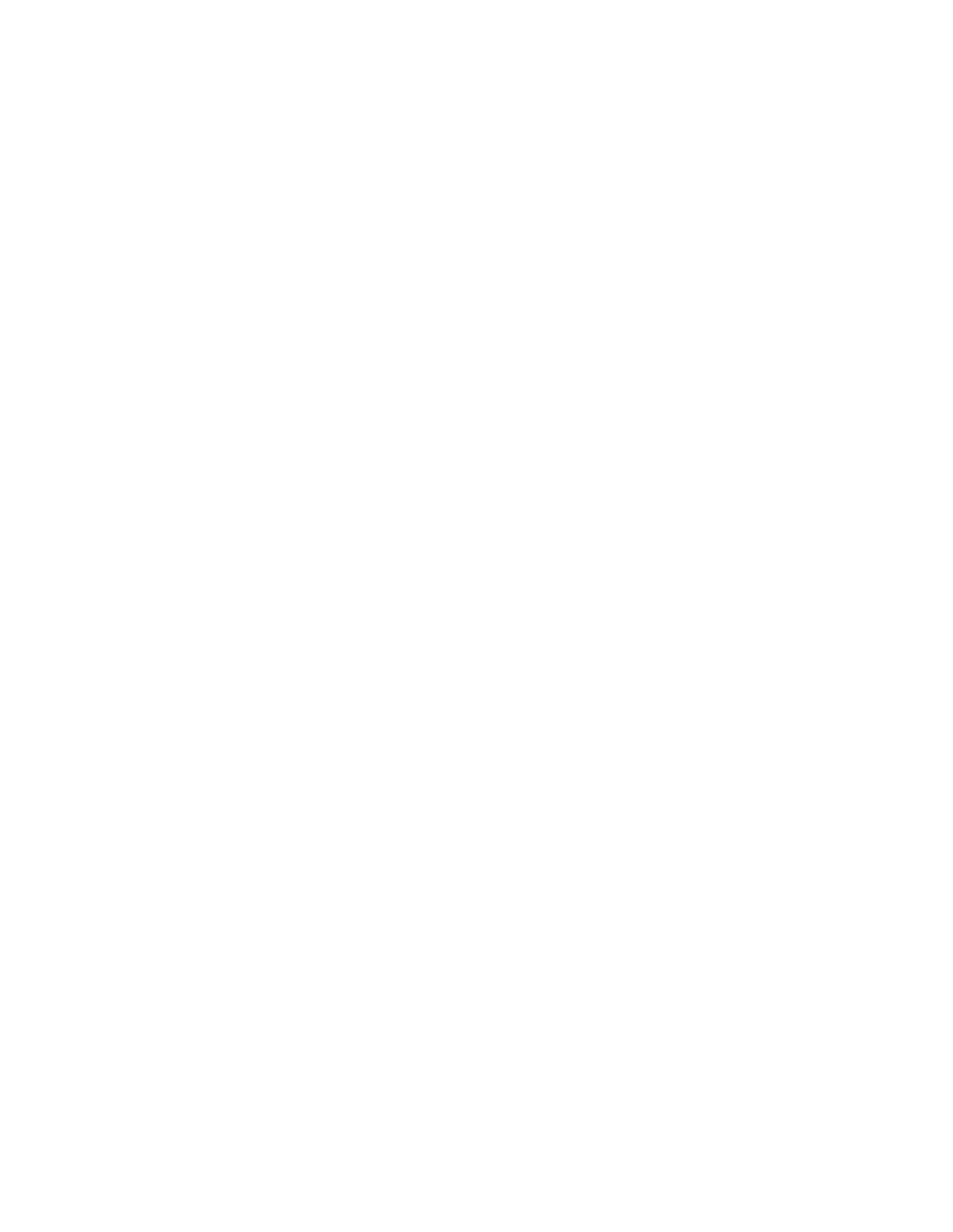### **THE PATH FORWARD: KEY FINDINGS FROM THE SYRIA STUDY GROUP REPORT**

#### **TUESDAY, SEPTEMBER 24, 2019**

U.S. SENATE,<br>SUBCOMMITTEE ON NEAR EAST, SOUTH ASIA,<br>CENTRAL ASIA, AND COUNTERTERRORISM,<br>COMMITTEE ON FOREIGN RELATIONS *Washington, DC.* 

The subcommittee met, pursuant to notice, at 2:33 p.m., in room SD–419, Dirksen Senate Office Building, Hon. Mitt Romney, chairman of the subcommittee, presiding.

Present: Senators Romney [presiding], Risch, Murphy, Cardin, Shaheen, and Kaine.

#### **OPENING STATEMENT OF HON. MITT ROMNEY, U.S. SENATOR FROM UTAH**

Senator ROMNEY. This hearing of the Senate Foreign Relations Subcommittee on the Near East, South Asia, Central Asia, and Counterterrorism, will come to order.

Today, we are holding a hearing on the findings of the bipartisan Syria Study Group. The Syria Study Group was established by Congress, with the purpose of examining and making recommendations on U.S. military and diplomatic strategy with respect to the conflict in Syria.

I want to recognize my colleagues, particularly Senator Shaheen, and my friend, the late Senator John McCain, for their efforts to establish this working group.

We also wish to honor the American men and women who have died as part of Operation Inherent Resolve, the campaign against ISIS in Syria and Iraq.

Finally, I want to thank our witnesses here today for their willingness to take up the task of examining an extremely complex problem with no easy solutions. As the report states, quote, ''Optimal outcomes were left behind long ago,'' end of quote. It is never easy to devote time and resources to a task whose main goal is often to prevent worse things from happening.

I happen to believe that this report comes at a very timely point in our Nation's history. According to press reports, ISIS is regrouping, and that there are some 15,000 ISIS fighting individuals on the ground, that there are some 70,000 in refugee camps that are ISIS supporters. Mr. Assad has repeated chemical attacks, despite the fact that we once drew a red line. That red line seems to be more like a green light. Turkey is hostile to the intent toward the Kurd individuals, the Kurd-led Syria Defense Forces, which we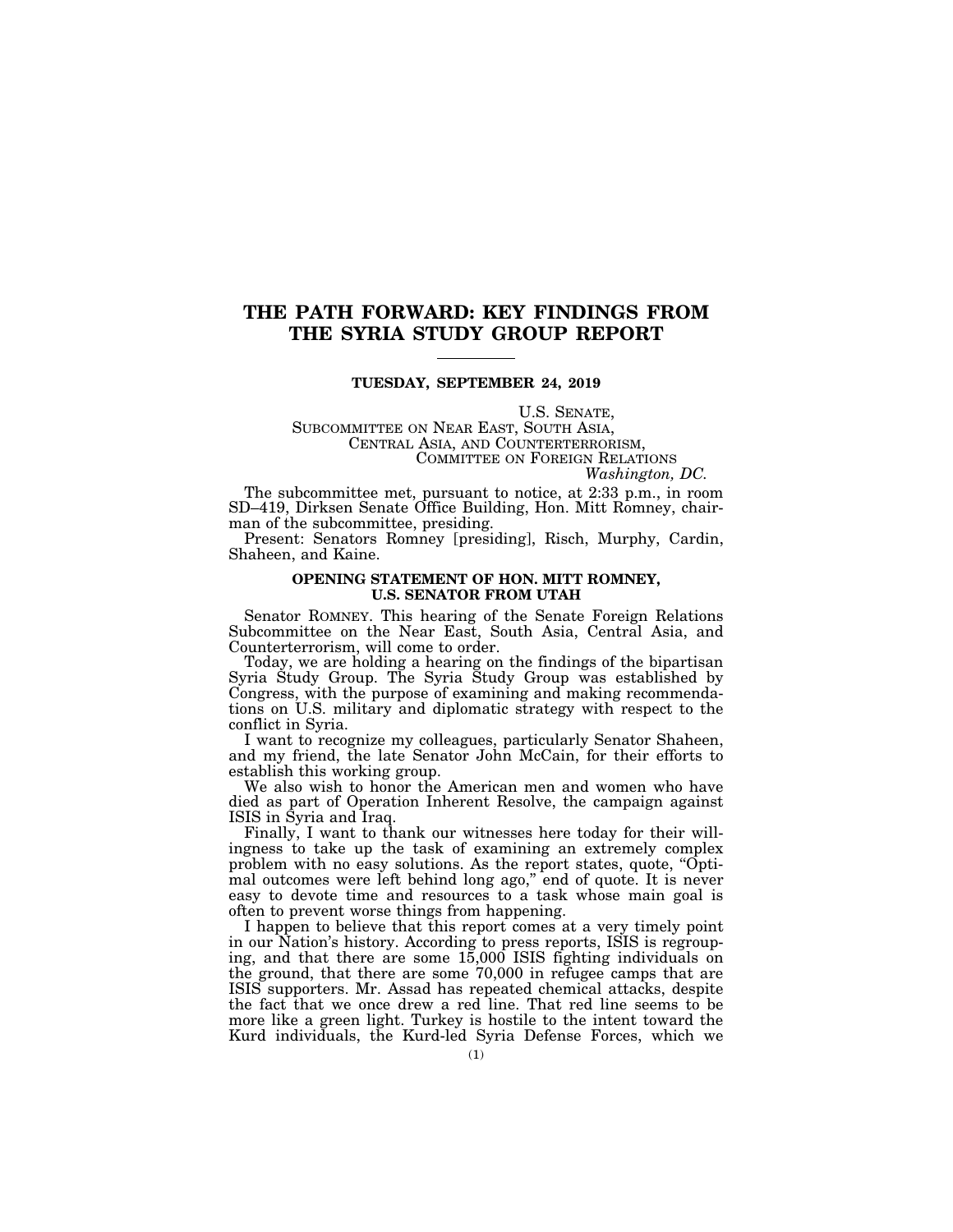back, and presents a real threat to them. Idlib is apparently a province that is being held by various terrorist groups, including al-Qaeda. Iran has 2500 troops, which are located on the ground there. Russian mercenaries have launched, or did launch, a surprise attack on U.S. troops there. So, there is a great deal swirling around this—at this part of the world.

We have—as a Nation, the administration has announced its withdrawal. And I think one of the questions is whether this is a political interest that is being pursued or a national interest that is being pursued. And, particularly, the recommendations that are going to come forward from this group are of most interest to me and, I am sure, other members of the committee and the administration.

Your report does include conclusive, thoughtful recommendations to address these challenges and how best to adjust our strategy toward Syria to minimize the threats in the future. And I look forward to hearing more of your thoughts today.

And, with that, I will turn the time over to Senator Murphy for his comments and questions.

#### **STATEMENT OF HON. CHRISTOPHER MURPHY, U.S. SENATOR FROM CONNECTICUT**

Senator MURPHY. Thank you, Mr. Chairman.

Thank you both for joining us here today.

The civil war in Syria has now raged on for more than 8 years. Huge swaths of the country are decimated, millions have been displaced. Though the crisis may have faded from the headlines, it is, in part, due to the fact that the international community has just accepted these tragic events as the new normal. Syria is now where international law and the rules of war have gone to die. War crimes once considered unthinkable and outrageous—the bombing of hospitals, chemical weapons attacks—are now commonplace.

The administration has declared three goals of our U.S. policy there: the defeat of ISIS, political settlement, and then the withdrawal of Iranian-commanded forces. But, at the same time that we supposedly want to accomplish these big goals, the administration has cut stabilization into Syria, pulled out nonmilitary officials, such as START-Forward, largely been MIA on negotiations in Geneva, and sought to push off the Syria file on our partners rather than lead. And I think it is an incredibly important time for us to consider this very, very well-timed report.

I also think it is time for us to admit that our policy in Syria, over the course of two administrations, has been a failure, and we need to do some postmortem about the overall lessons learned. It is clear that our policy has failed. And, despite the Obama administration's significant covert military support for forces opposing Assad, the war has continued to rage for over 8 years. Our decision to provide the rebels with enough support to keep going, but not enough to actually defeat Assad, served to drag this war out and kill thousands more innocent people than had we limited our involvement at the outset.

Now, some will argue that our mistake was not intervening sooner, which would have kept Russia and Iran out of the Syrian theater, force Assad to step down, and allowed for a political process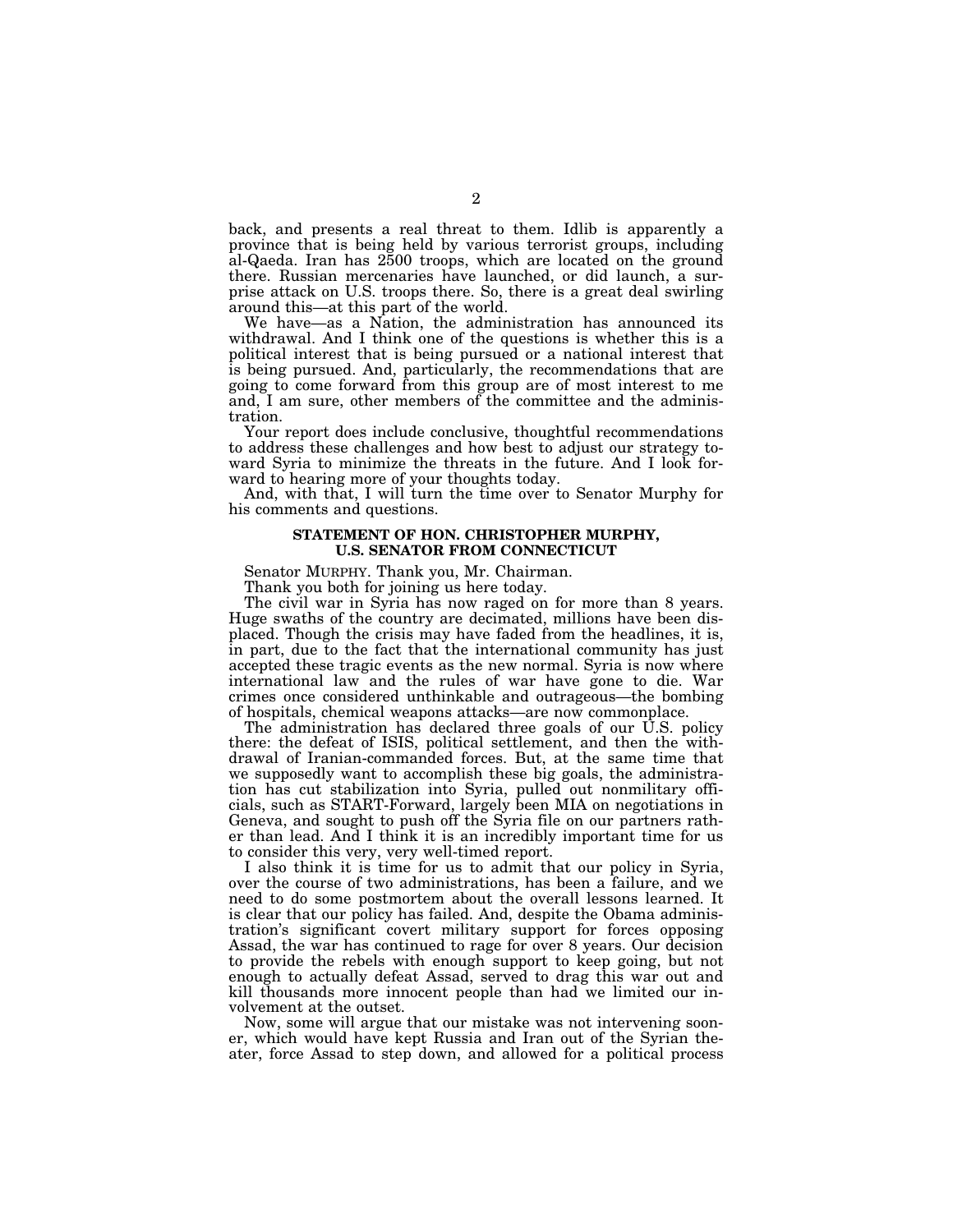to move forward. It would be nice to think that U.S. military interventions could accomplish these worthy objectives. Unfortunately, Mr. Chairman, history provides scant examples of where the U.S. directly intervened in a foreign civil war and achieved its policy goals. These types of interventions always sound good on paper, but often end up getting us bogged down into a quagmire as they confront the messy reality of insurgencies, imperfect partners, unreliable intelligence, and unintended consequences. Sometimes military restraint, though it may feel unsavory in the face of evil, it is sometimes the best policy if our action will ultimately create new problems than it solves. I hope we are able to talk about these broader realities, as well as the path forward inside Syria itself.

We have a lot to discuss today, and I look forward to hearing from our witnesses.

Senator ROMNEY. Thank you, Senator Murphy.

We have one panel with two witnesses here today:

Michael Singh, co-chair of the Syria Study Group, is the Lane-Swig Senior Fellow and Managing Director for the Washington Institute. He is a former Senior Director for Middle East Affairs at the National Security Council. Previously, he served on the Task Force on Extremism in Fragile States.

We also have Dana Stroul, co-chair of the Syria Study Group and a Senior Fellow at the Washington Institute's Beth and David Geduld Program on Arab Politics. She previously served for 5 years as a senior professional staff member for this committee, and spent 5 years working in the Office of the Secretary of Defense.

We will now turn to our first witness. Mr. Singh, thank you for your willingness to testify here today. Your full statement will be included in the record, without objection. If you could please keep your remarks to no more than 5 minutes, we would appreciate it so that we can engage with some questions after that.

Mr. Singh.

#### **STATEMENT OF MICHAEL SINGH, CO-CHAIR, SYRIA STUDY GROUP, WASHINGTON, DC**

Mr. SINGH. Well, thank you, Chairman Romney, Ranking Member Murphy, and members of the committee. I appreciate this opportunity to present the final report of the congressionally mandated Syria Study Group. It was a real honor to co-chair this bipartisan group of experts, along with my colleague, Dana Stroul.

I want to begin by talking about why policymakers and the American public should care about Syria and about this conflict. It is not something our group took for granted, especially in a day and age when all of us face mounting questions, and maybe for good reasons, frankly, about the U.S. role in the world. Then I am going to defer to Ms. Stroul to discuss the Study Group's assessments and recommendations.

To understand U.S. policy toward Syria, I think it is important to reach back to the beginning of the conflict in 2011. It began as a peaceful uprising against an autocratic dictator, one of many such uprisings at a time that made up the so-called Arab Spring, as everyone here will remember. And if it seemed, 8 years ago, that this uprising might usher in some positive change, those hopes have been dashed, to say the least. Syria has turned into a crucible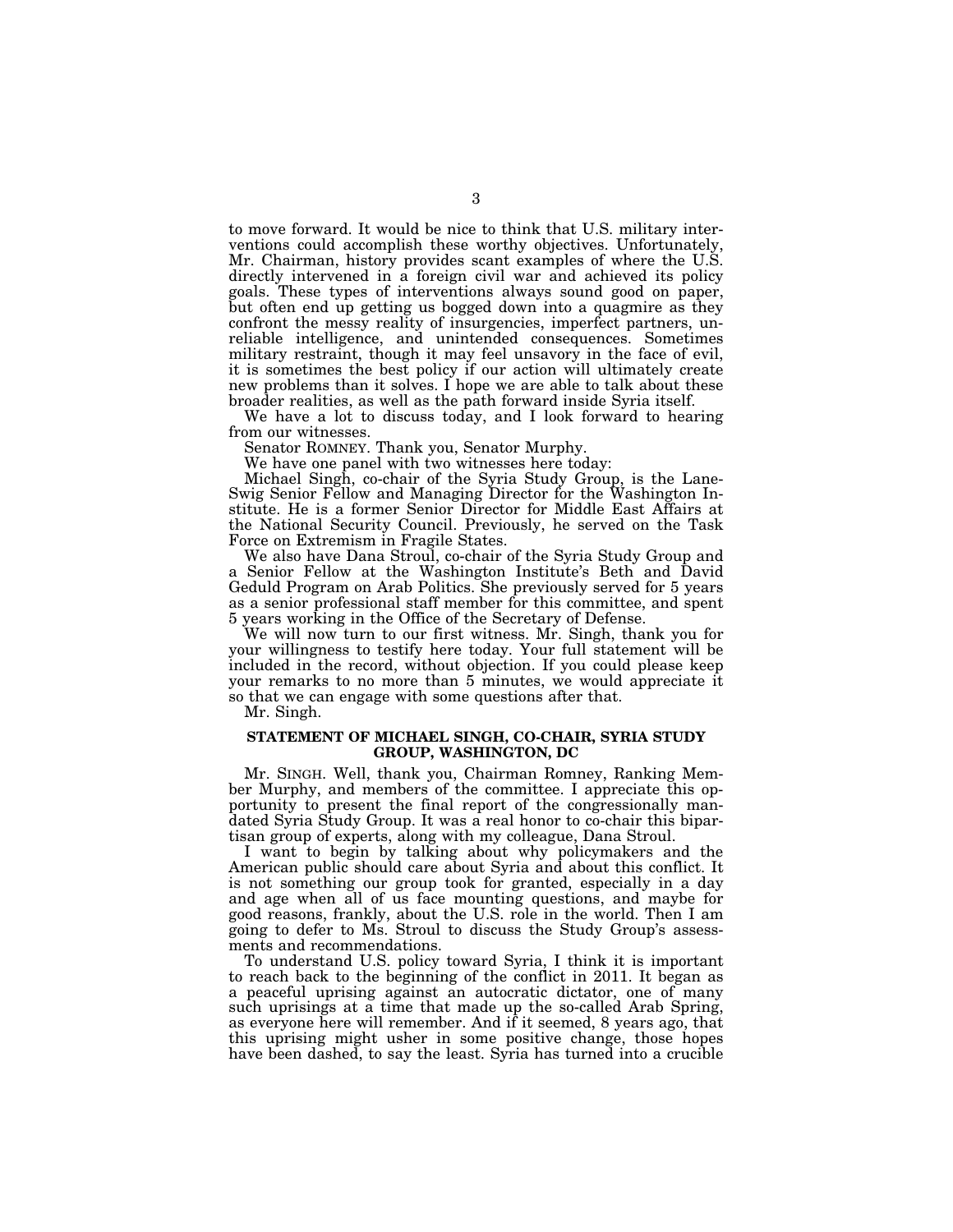for a complex series of intersecting conflicts that has reverberated, I would argue, well beyond the Middle East, to Europe, to the United States, and elsewhere.

For years, as Senator Murphy alluded to, the United States helped to shelter ourselves from the fallout of the Syrian conflict. Many of you will remember the notion that was once popular that Syria could be "cauterized," quote/unquote, that its effects would could be confined to Syria itself, and that the rest of the region and the world could be spared from the fallout from the conflict. But, what happened in Syria did not stay in Syria, nor could the war's effects be easily contained.

So, in April 2013, ISIS moved from Iraq into Syria, eventually established its capital in Raqqa. In August 2013, regime forces killed hundreds of innocent people in a chemical weapons attack in the suburbs of Damascus. In August and September 2014, American journalists, James Foley and Steven Sotloff, were brutally executed by ISIS. And in September 2015, the Russian military intervention in Syria began. And obviously that persists till today.

Along the way, nearly 7 million Syrians were driven to neighboring countries or to the shores of Europe as refugees. Today, Syria poses a spectrum of threats to American interests, I would argue. It provides safe haven to some of the world's most dangerous terrorist groups. Idlib, for example, is home to the greatest concentration of foreign fighters since Afghanistan in the 1980's, U.S. officials have said. ISIS has been driven from the territories it once controlled, but it is returning now as an insurgency, as you said, Senator Romney.

Iran has exploited the conflict to entrench itself in Syria's economic and social fabric, and would have turned Syria into a forward base for its missiles, were it not for Israeli airstrikes. But, those strikes by Israel have come with a cost in the increased risk of war between Iran and Israel, and we have seen that conflict between the two spread, in recent months, elsewhere in the region.

Russia, too, has exploited this conflict through its intervention in Syria. Moscow has established itself, brutally and cynically, as a major player in the Middle East for the first time in decades. U.S. partners across the region are taking Russia's new role seriously, we would judge, and have expanded their ties with Moscow across the board.

The list goes on. The Assad regime and its partners have smashed every norm of conflict by targeting hospitals and schools, deploying chemical weapons and barrel bombs, and using starvation and mass murder as weapons of war. Syrian refugees have roiled politics in Europe and strained economies throughout the Levant and beyond.

At every point at which we hope to shelter ourselves from this conflict's ill effects, it has only become more deleterious to our interests, and it could yet grow worse. We could see a massacre and new exodus of refugees in Idlib, where you have 3 million people holed up with forces on every side. You could see a new incursion by Turkey that brings it into conflict with our Arab and Kurdish allies. You could see a broader war between Iran and Israel. Or you could see a renewed civil war in the areas where the regime has retaken control, but that control is very tenuous, frankly.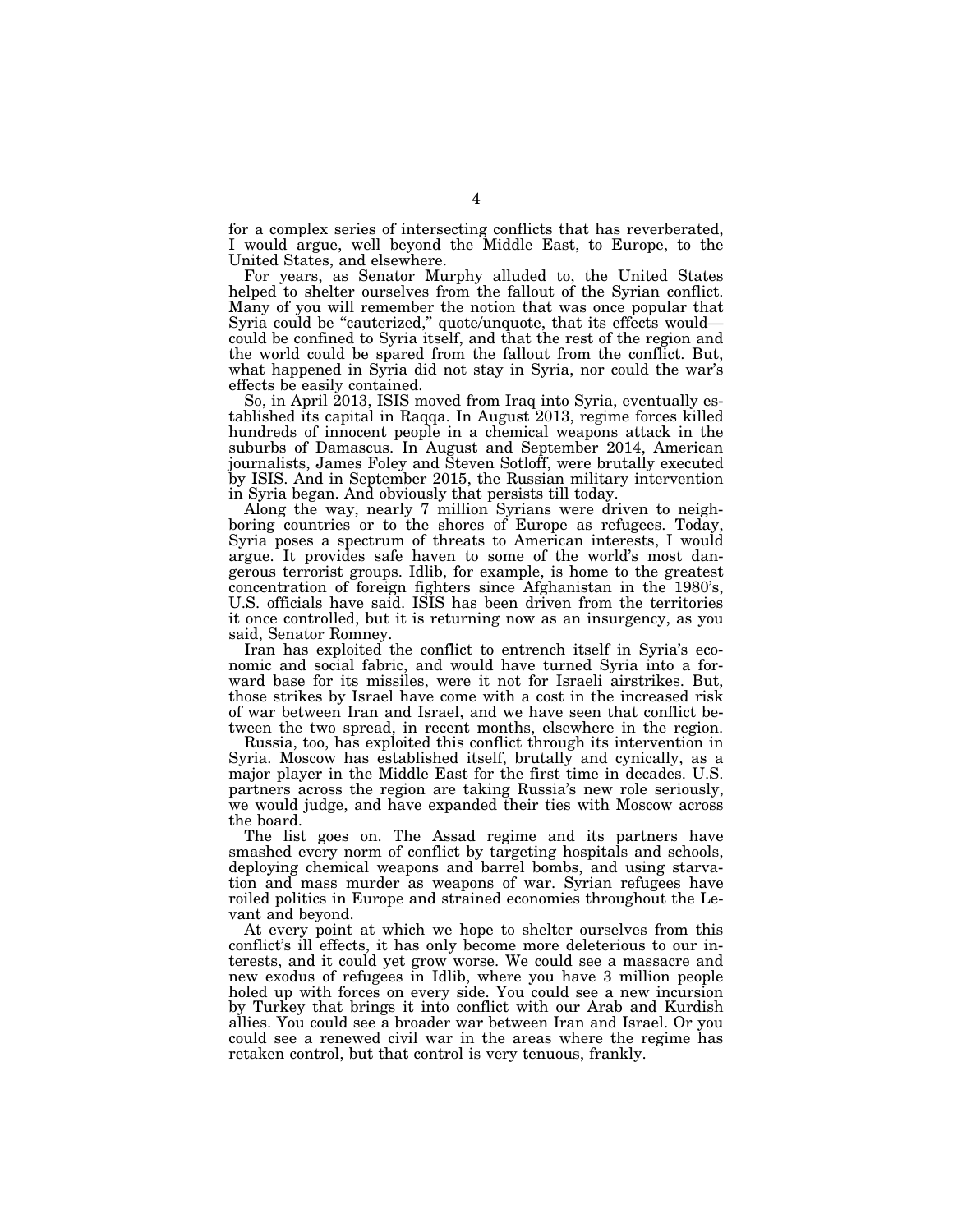The conflict in Syria matters to America, whatever one's preferred strategic framework, I would argue. This is a conflict where our two great strategic concerns—international terrorism, on the one hand; great-rival—I am sorry, great-power conflict, on the other, come together. It is not a conflict we can simply contain or ignore. Our group was unanimous in that judgment. But, we were also unanimous in our view that there remains much that we can do, as the United States, to help shape the conflict's outcome and protect our interests, which Ms. Stroul will go into in more detail.

I do want to take the few seconds that remain to me just to say thank you, first, to Senator Shaheen, for her leadership in creating this group; to Congressman Thornberry, on the House Armed Services Committee, for appointing me; and to the Republican Caucus, for the honor of being named co-chair of the group. Thank you, to the congressional leadership for naming, frankly, such thoughtful and expert colleagues to the Syria Study Group. And I want to echo, Senator Romney, your thanks to all those Americans, civilian and military, who have fought, and especially those who have died in the course of what I think is an important conflict.

To me, the real value of this report, just to conclude, is that it represents a bipartisan consensus. And, to me, in Washington today, that is no small thing.

Thank you.

Senator ROMNEY. Thank you, Mr. Singh. Ms. Stroul.

#### **STATEMENT OF DANA STROUL, CO-CHAIR, SYRIA STUDY GROUP, WASHINGTON, DC**

Ms. STROUL. Chairman Romney, Ranking Member Murphy, and members of the committee, thank you for inviting us to present the final report of the Syria Study Group.

Last year, Congress directed the Syria Study Group to form an assessment of the military and political status of the Syrian war and provide recommendations for the way ahead. Today, we are delivering a document that represents the consensus of all 12 members, and, echoing Mr. Singh, that is no small feat. This is a bipartisan plan for action.

Here are our top-line conclusions:

Number one, Assad has not won the war. Areas under his control are riddled with crime and poverty. Civilians are subject to conscription, forced disappearances, and execution. Conditions are set for the next phase of conflict.

Two, the political process is stalled. Yesterday's announcement on the formation of a constitutional committee may hold promise, but it is too soon to tell. To date, Assad has not demonstrated a willingness to make meaningful compromises. His offensive in Idlib makes it painfully difficult to build momentum toward a negotiated settlement.

Three, ISIS is not defeated. The U.S.-led military effort successfully pushed ISIS out of the territory it held, but the group has transitioned to an insurgency. Meanwhile, al-Qaeda is still active in Syria.

Four, the ISIS detainee population is a few prison breaks away from reconstituting the next caliphate. The U.S.-supported Syrian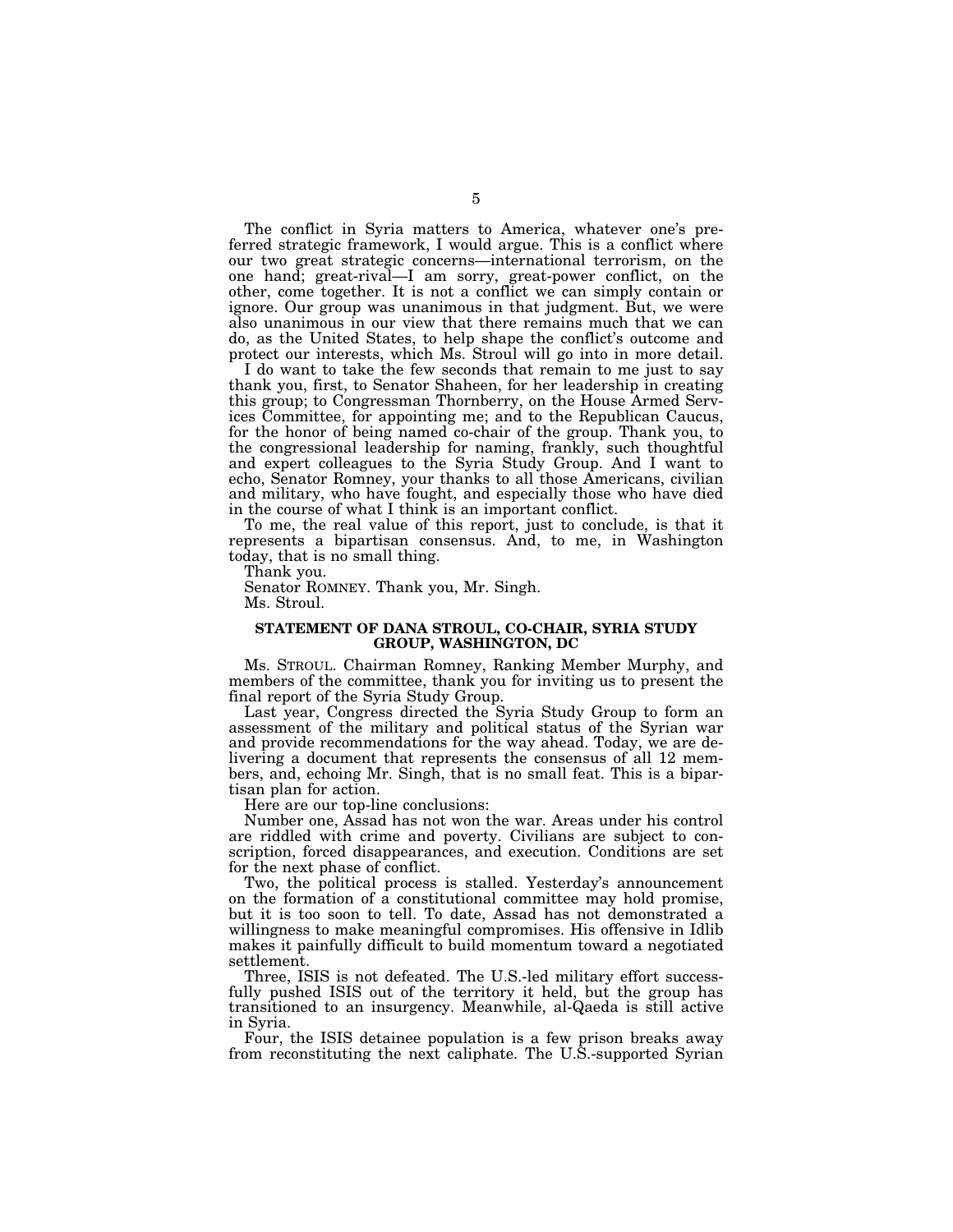Democratic Forces are resource-strained in securing this population.

Five, Iranian boots are not leaving Syria, despite U.S. sanctions and Israeli strikes. In addition to its military campaign, Iran is entrenching itself in Syria's economic and social fabric for long-term influence.

Six, Russia has exploited its intervention on behalf of Assad to contest U.S. influence and leadership.

Seven, U.S.-Turkey ties are immensely strained, and U.S. support for the Syrian Defense Forces is a leading factor. A Turkish military incursion into northern Syria will provide ISIS the opportunity to reconstitute. Joint U.S.-Turkey military patrols in a mutually agreed-upon area prevent this scenario for the time being.

Eight, the scale and scope of human suffering over the course of this conflict have set a depraved new standard for the 21st century. The parties responsible—Assad, Iran, and Russia—have faced no meaningful consequences for the use of chemical weapons and barrel bombs, torture, starvation, and intentional targeting of civilian infrastructure.

In forming our recommendations, our group considered the limited appetite of the American public for significant increases in military or financial investments. Therefore, we propose a strategy that strengthens key elements of the current approach, calls for reinvigorated U.S. leadership, and prioritizes resolving the underlying Syrian conflict.

The tools for this strategy are already on the table—a U.S.-led international coalition against ISIS, limited U.S. forces on the ground, capable local partner forces, sanctions, assistance, and diplomacy—but, effective and appropriate resourcing of these tools are needed to give them teeth.

To start, we recommend the following steps: reverse the U.S. military withdrawal from northeastern Syria; strengthen U.S. sanctions on Assad and his backers, and make them multilateral; lead ongoing diplomatic isolation of the Assad regime; spend the \$200 million in U.S. stabilization funds already approved by Congress; continue to withhold reconstruction aids to the parts of Syria under Assad's control.

Concurrently, the U.S. must continue to provide humanitarian assistance to Syrians inside and outside of Syria while shoring up vulnerable refugee-hosting partners and host communities on Syria's borders.

Our group acknowledges that this strategy will not lead overnight to the elimination of ISIS, the removal of Iran from Syria, or a political settlement that ends the war. But, this mix of tools, combined with consistent, high-level, and credible American leadership, will provide leverage to shape an outcome protective of core U.S. national security interests when conditions are conducive for a negotiated settlement.

This is the end state for Syria envisioned by our group: a Syrian government viewed as legitimate by its population, capable of ending dependence on foreign forces, and able to eliminate the threat from terrorist groups. Syria citizens would, therefore, need to not fear the Assad regime, Russia, Iran, or ISIS. Such an end state, in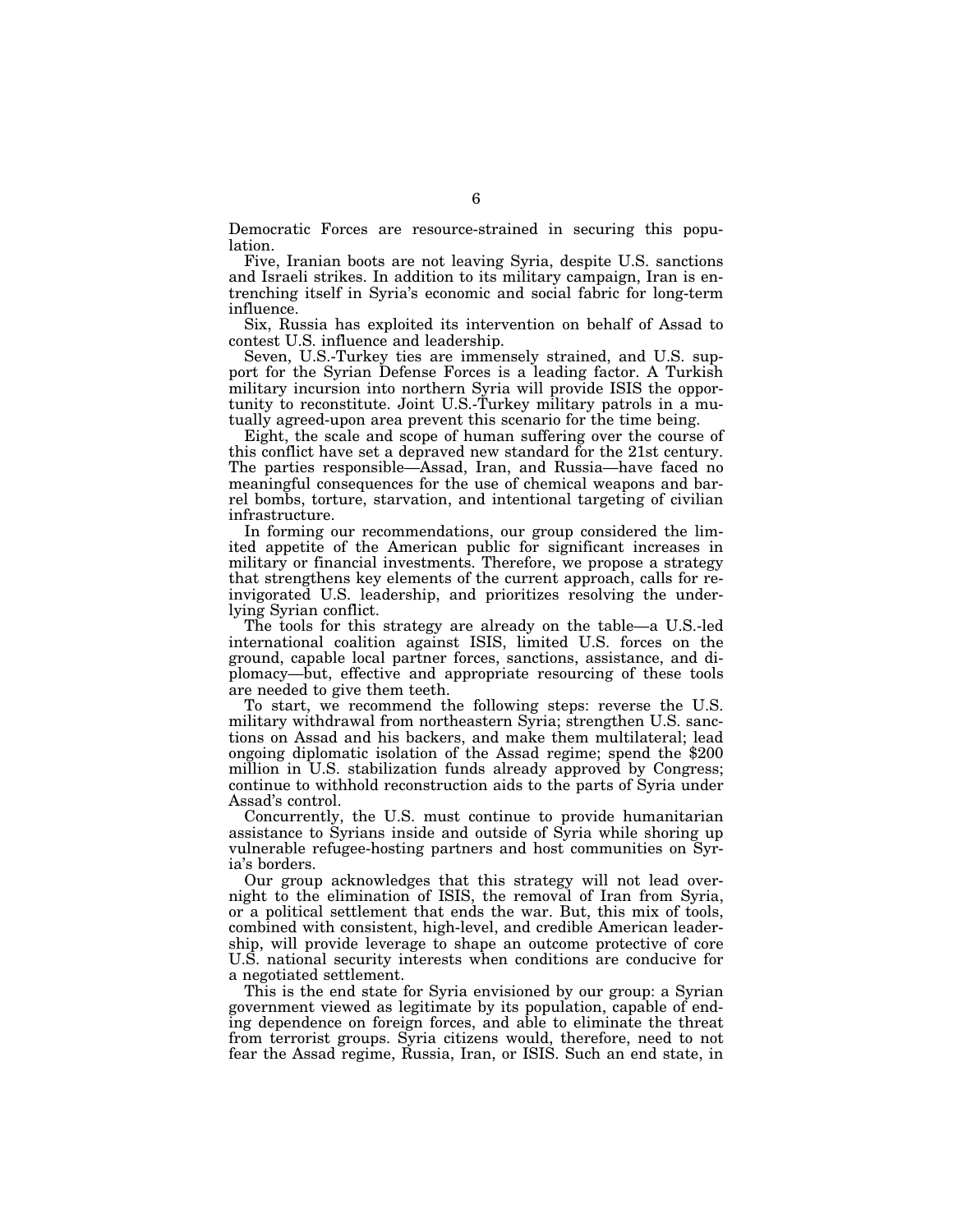our view, will require an updated political and social compact in Syria.

To conclude, just a few thank-you's. The work of the Syria Study Group would not have been possible without the support of Congress, and, in particular, Senator Shaheen. The 12 Members of Congress who named members to the group put together a panel of deep expertise and committed colleagues. Thank you. My personal thanks to Senator Schumer for appointing me to the Democratic Caucus, for making me the Democratic co-chair. The USIP team facilitating our group has been nothing short of tremendous. In particular, thank you to Executive Directive Mona Yacoubian and her team. And finally, my personal thanks to my fellow cochair, Mike Singh. He has been a partner, as well as friend, as I balanced my role in this group and welcomed my second child about 12 hours after our first set of meetings. The child was extremely timely. And I thank him for that, as well.

[Laughter.]

#### [The prepared statements of Mr. Singh and Ms. Stroul follow:]

#### THE PREPARED STATEMENT OF MICHAEL SINGH AND DANA STROUL

Chairman Romney, Ranking Member Murphy, and members of the Subcommittee on the Near East, South East, Central Asia, and Counterterrorism, we are pleased to present the report of the Syria Study Group, which represents a bipartisan, consensus assessment of the conflict in Syria and recommendations for U.S. policy.

This report is a roadmap for bipartisan action. Its core assumptions are (1) that the war in Syria is far from over, (2) that the United States retains leverage to shape the outcome of the multiple conflicts still ongoing in Syria, and (3) that the interests and security of the American people are best served by an engaged U.S. policy. Indeed, Syria is a conflict where the two great U.S. strategic concerns—the aggression of revisionist powers and the threat international terrorism—come together.

The Syria Study Group acknowledges the limited appetite of the American public for an increase in U.S. military or financial investment in Syria. Therefore, we recommend that the United States strengthen key elements of the current approach to Syria by investing appropriate levels of resources, while elevating resolution of the Syrian conflict as a U.S. national security priority. The tools are already on the table: a U.S.-led international coalition of the willing, limited U.S. boots on the ground combined with U.S. military enablers and capable local forces, sanctions, assistance, and diplomacy. What is needed is effective support for and appropriate resourcing of these tools.

The Syria Study Group recommends that the U.S. military withdrawal from northeastern Syria be reversed and the military mission set updated; that U.S. sanctions on Assad and his backers be strengthened and be made multilateral to the extent possible; that diplomatic isolation of the Assad regime continue; that U.S. stabilization assistance already authorized and appropriated by Congress for post-Islamic state (ISIS) communities in Syria be spent; and that reconstruction aid to the parts of Syria under regime control continue to be withheld. The U.S. must concurrently continue to provide humanitarian assistance to Syrians inside and outside of Syria, while shoring up vulnerable, refugee-hosting partner countries and host communities on Syria's borders.

The key to the approach that our Group recommends is U.S. leadership and prioritization of the international response to the conflict in Syria. U.S. allies, partners, and adversaries must understand unequivocally that the U.S. is not disengaging from Syria militarily nor diplomatically. This requires engagement on Syria at the highest levels of the U.S. Government, and consistent oversight from Congress.

Our group acknowledges that this strategy will not lead overnight to the elimination of ISIS, the removal of Iran from Syria, or a political settlement that ends the war. The obstacles the United States and our allies face are formidable: the Assad regime remains adamantly opposed to any compromise which might allow progress toward a political resolution; Russia cannot unilaterally deliver a political win for Assad, but appears to remain committed to its client despite considerable pressure; Iran has suffered setbacks in the form of sanctions and Israeli strikes, but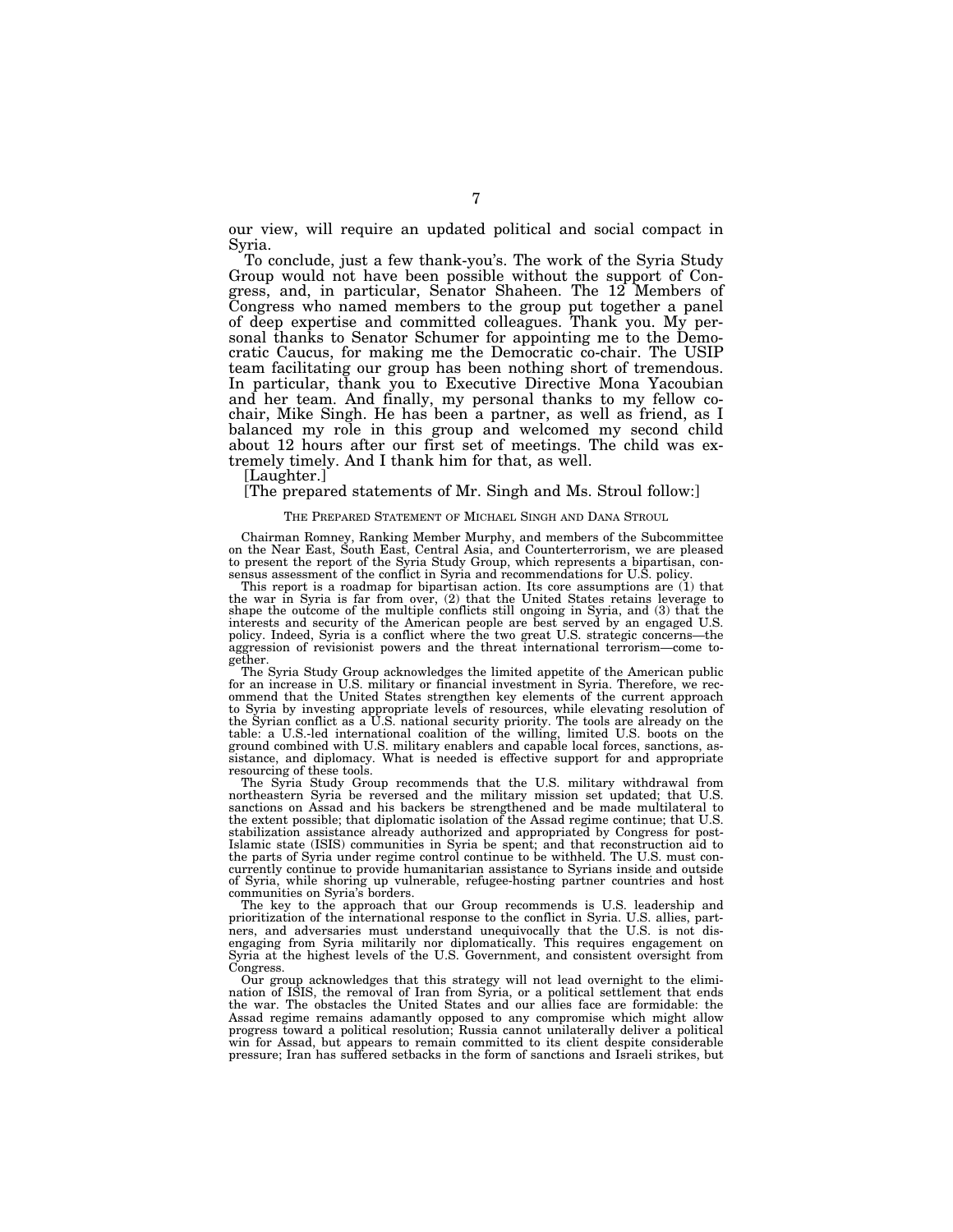remains determined to entrench itself in Syria for the long term; Turkey and our allies in the Syrian Democratic Forces (SDF) may yet renew their conflict despite U.S. efforts to devise a security mechanism to prevent such an outcome, and tensions between the SDF and local populations are reportedly rising; and ISIS, though down, is not fully defeated, and already shows signs of reorganizing as an insurgency.

Beyond these challenges, the scale and scope of human suffering over the course of 9 years of conflict have set a depraved new standard for 21st century conflict hundreds of thousands dead, millions missing or displaced, and waves of refugees straining Syria's neighbors and Europe. The parties responsible—the Assad regime, Iran, and Russia—have faced no meaningful consequences for their use of chemical weapons and barrel bombs, torture, starvation, and intentional destruction of civilian infrastructure.

The United Nations Security Council has been rendered ineffectual in galvanizing international action in response to Assad's atrocities by Russian and Chinese protection. These issues are rarely elevated or prioritized in diplomatic discourse or multilateral gatherings on Syria, but remain profoundly important to the stakeholders in the conflict who have suffered the most: the Syrian people. Without meaningful attention paid to those issues most important to civilians—protection, accountability, justice—Syrian refugees will not voluntarily return home, Syrians remaining in their country will lack the security to rebuild their lives and livelihoods, and no political process will be sustainable.

Our group was unanimous in its view that these harsh realities are not simply far-off tragedies, but events that have consequences for U.S. national security today and that will reverberate far into the future, in the Middle East and beyond. We were also in agreement that the United States has compelling interests at stake in Syria and the tools necessary to advance them, and that U.S. efforts can serve not only American national security but also alleviate the suffering of those caught up in this conflict and deter those abetting it. Overcoming the obstacles the U.S. and our allies face in Syria will require patience and commitment; nevertheless, over time, we believe the United States has the tools and influence to achieve progress, and to ensure that it is well-positioned to safeguard our interests even should that progress prove elusive.

The Syria Study Group's report, which provides our full and detailed assessments and policy recommendations, is attached to this statement. We hope that the report can serve as a bipartisan guide for action to those ends.

[The material referred to above and below can be accessed at the following url:] https://www.washingtoninstitute.org/uploads/Documents/testimony/Syria-Study-Group-final-report-2019.pdf

As co-chairs of the Syria Study Group, we wish to thank Congress for supporting the creation of this Group, and special thanks to Senator Shaheen for her leadership in ensuring that the Syria Study Group legislation became law. We also thank the U.S. Institute of Peace (USIP) for its facilitation—USIP plays a unique role at the nexus of U.S. thinking and doing across many of the most complex global challenges.

Finally, we express our appreciation to the members of the Syria Study Group for their collegiality, contributions, and willingness to engage thoughtfully and critically with each other and with our interlocutors on this vital topic.

Senator ROMNEY. Thank you so much for both of your comments today.

I am going to ask a few questions, and then we will turn to the Ranking Member, and then Senator Shaheen.

You mentioned briefly what the end view might look like. And I would love to have you elaborate on that. If you do not know where you are going, any road will get you there. And I am not sure we have a sense of where we are headed, where—what we hope to have done, what success would look like. And perhaps there is near-term success and longer-term success, but what do you think is a realistic objective for our involvement in Syria? Because, Mr. Singh, for instance, described the kinds of things that might happen, some calamitous outcomes. What is the positive outcome that we—and a realistic, positive outcome that our involve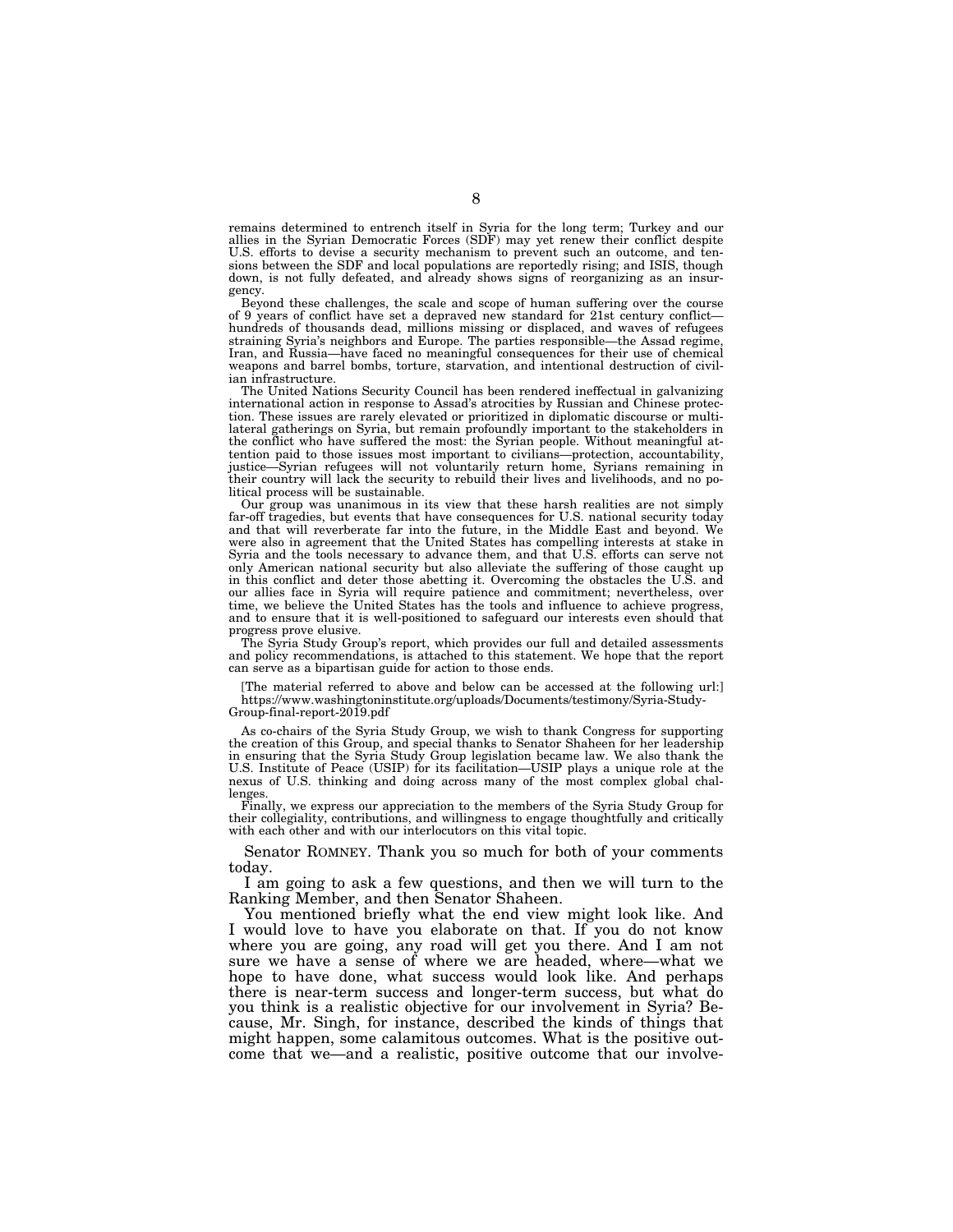ment in Syria should be aimed to achieve? And you—either one of you can take, and both, can comment on that, if you would like. Ms. STROUL. Thank you for that question, Senator.

So, first, we should highlight what we are not saying is a realistic outcome at this point in time. What we are not saying is that the removal of Assad as—and his regime in Damascus, is a realistic objective for U.S. policy at this point in time. So, what we are doing is calling, not for removal of Assad, but for meaningful changes in regime behavior as a way to address the underlying causes of conflict. The history of Bashar al-Assad in Syria is collaboration and cooptation with al-Qaeda. We know that he has used extremists, including ISIS, released them from his prisons when it suited his purposes, and, in the past, deployed them against U.S. forces in Iraq. So, that is number one.

And, number two, what we are talking about, in terms of defeating ISIS, is enabling the post-ISIS communities in north and eastern Syria the time and space to demonstrate an alternative model of governance to the Assad regime.

So, some of the clear changes that the Assad regime could implement that would suggest that he was open to meaningful concessions: ending force conscription, revising properly laws so that all Syrians would have access to real estate and to rebuild their lives and livelihoods in Syria, obviously to end arbitrary detentions, torture, release political detainees, and to engage in a meaningful way in the U.N.-facilitated political process.

Mr. SINGH. I would just add to that, Senator, that, you know, I think the only party in this conflict that has a clear vision for how they see it ending is Bashar al-Assad. He believes that he can reconquer all of Syria. I do not think that an independent analyst would say that he has the ability to do that, even with Russia and Iran's help, especially not while U.S. forces and our partners are there on the ground.

So the question, I think, is, How do you persuade him and those backing him that that is not a realistic option for them and that they have to accept compromise? Because right now, it does not seem that President Assad is willing to brook any kind of compromise when it comes to retaking Syria and sort of reestablishing his absolute rule.

And so, the U.S. strategy, as we can see it now, is aimed at trying to put pressure on him to get him to accept that reform is needed. My own view, I think the view of the group, is that that is the right strategy, but it is going to take more concerted efforts and leadership by the United States. As long as there is a question, for example, as to whether we are really committed to doing this, whether we are really committed to maintaining, for example, our military presence, even though it is quite small in Syria, I think that may give him the belief that he can wait us out.

Senator ROMNEY. Is your view that there will—that there—our objective should be, or the realistic objective is, that there would be a unified Syria, with representation of various groups and minorities, and so forth, some kind of a coalition government, of kinds—of sorts? Or is it your view that there need to be, if you will, two parts of Syria—one part held by one group of people, one part held by the other?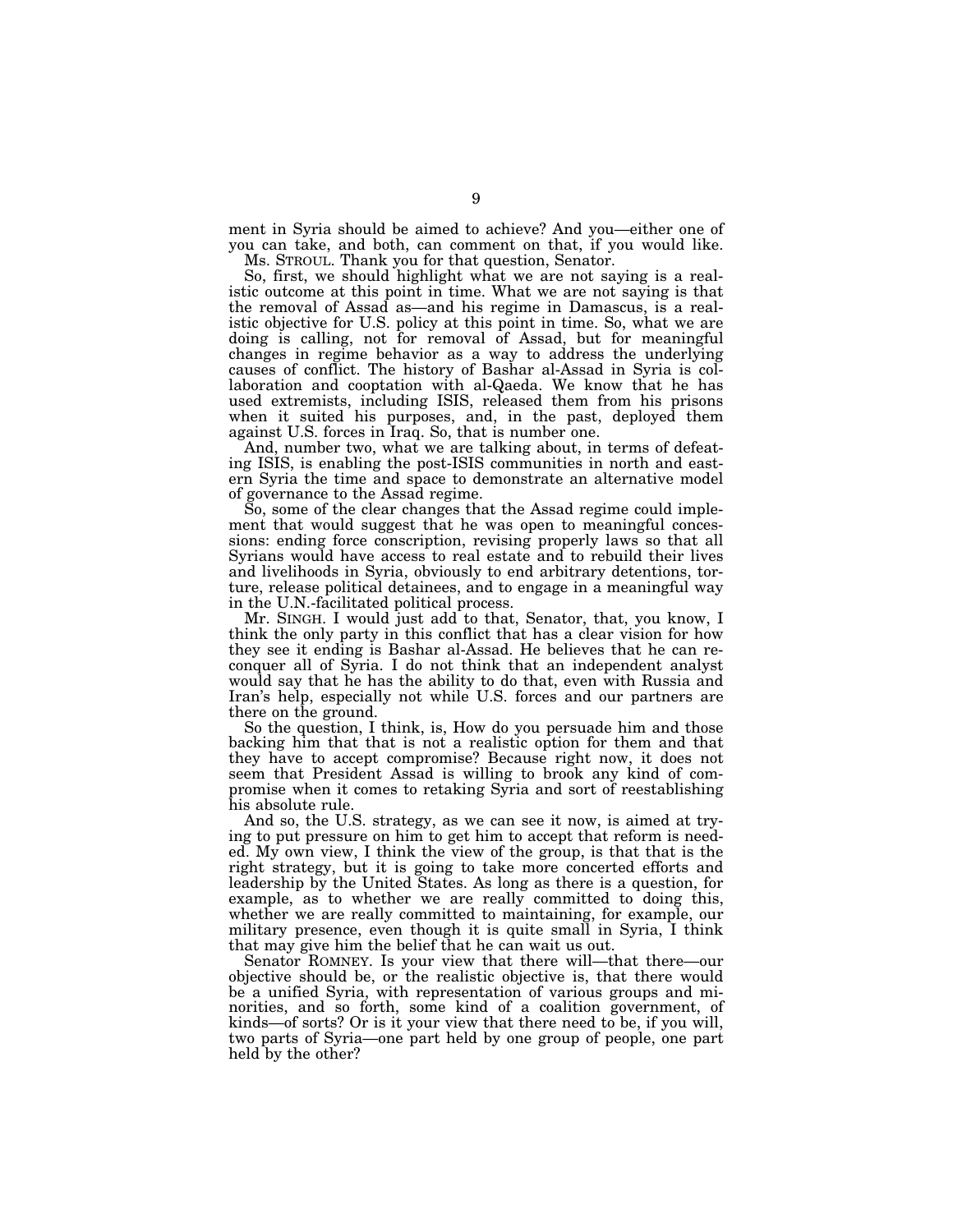Mr. SINGH. Well, I would say, ultimately, Senator, what we would hope is that that choice would be left to the Syrian people themselves, rather than something that is imposed, you know, by us or by the international community.

I think that what we need to do—and this is sort of a—the broad strategy that the report lays out—is to have a strategy in place which aims at bringing Syria back together with a reformed government, maybe a decentralized system of government—so, for example, our Kurdish and Arab allies in the northeast would have a greater say in how they are governed—but that we also need to be postured in a way that allows us to protect our interests and keep and consolidate our gains, even if that kind of settlement proves elusive. That is, sort of, how we think the strategy needs to be pitched when it comes to this question.

Senator ROMNEY. Thank you.

Let me turn to Senator Murphy for his questions.

Senator MURPHY. Thank you both for all your work on this. Thanks, to Senator Shaheen, for instigating it.

So, it seems as if, over the course of U.S. policy with respect to Syria, we have had two overarching goals. One is, of course, to end the fighting. This is a war that has absolutely decimated the Nation and the families that live there. And, second, to delegitimize Assad. At one point, our stated goal was his removal. Today, I think you reflect a consensus within the administration that that may be unrealistic, but that we—but legitimizing him comes with great risk, given the abhorrent behavior that he is engaged in.

Those two goals, to me, seem mutually exclusive. And my worry is that the recommendations that you are making to us are just an invitation for the status quo to persist for years and years and years. If you accept that Assad is hanging around, then I am not sure why a limited U.S. military presence, a relatively slight uptick in humanitarian focus and diplomatic engagement is going to correct for his behavior, given that his patrons, who are going to stick with him through thick and thin, are making no such demands on him. And, in the foreseeable future, it does not appear as if we are going to have the ability to change Russia and Iran's mind. I have heard before this panel, over and over and over again, that Putin does not really care about Assad, that ultimately he will get him to do the right thing. That has never proved to be the case.

And so, address my worry that your report is just a slight variation on U.S. policy, that there is no real pressure point in your proposals that will change Assad's behavior, and, in the end, we are faced with a decision: we either apply enough pressure to overtake the Assad regime, or we accept that Assad is going to control this country and we pursue a policy to make the inevitable happen sooner rather than later to preserve the lives of thousands of people who will lose them if this just drags on and on.

Ms. STROUL. Thank you, Senator, for that question.

So, the first thing that—we asked ourselves the same questions about the policy. So, first of all, in advocating for continuing the military presence in northeastern Syria, we see this as a decisive form of leverage—if not right this minute, down the line—because northeastern Syria, which we hold through the SDF, is resourcerich, both from hydrocarbons and agriculture; and, number two, an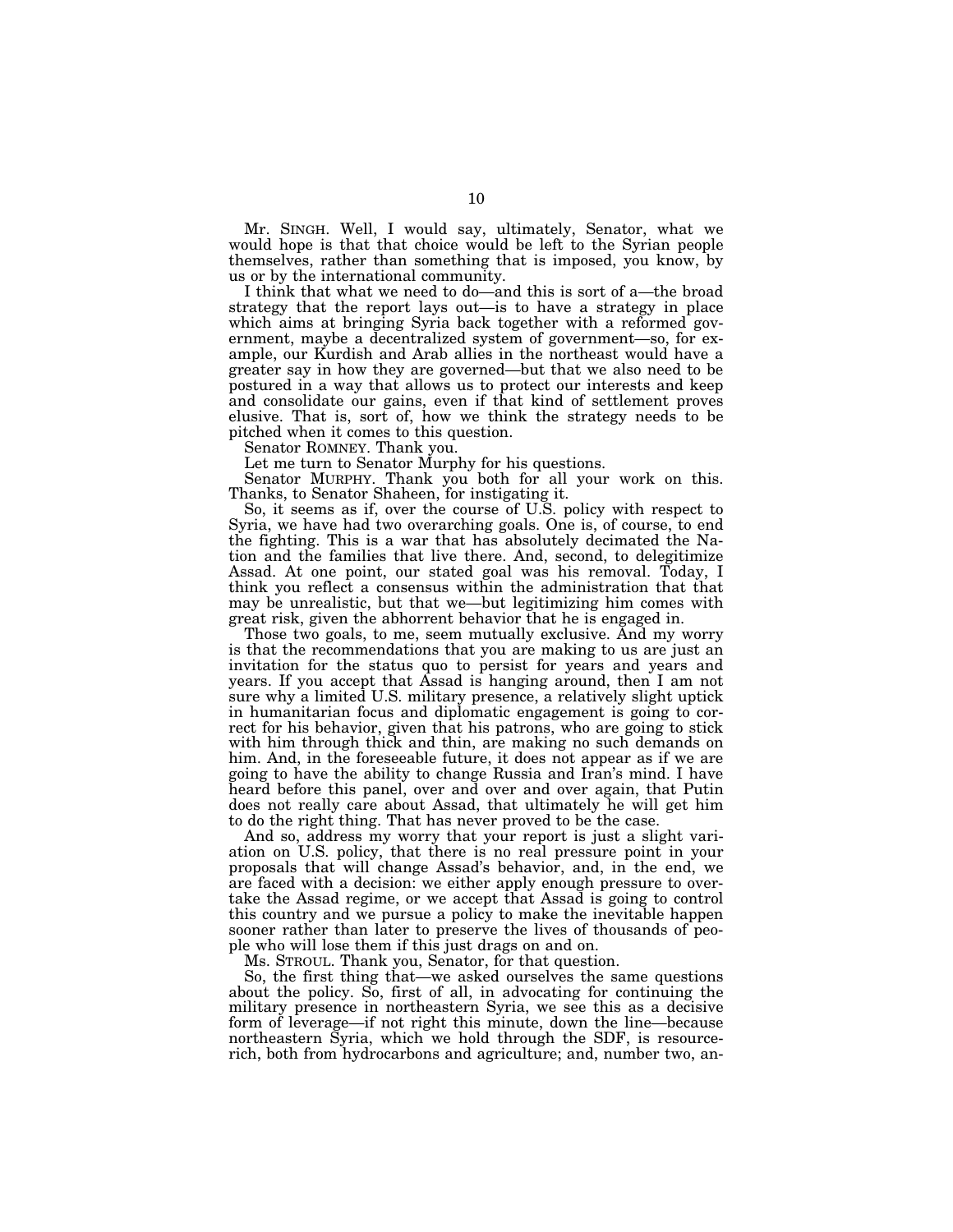other factor to consider here is, What are Russia's objectives? And Russia's objectives, as we understand them in our very wide consultations, is not the status quo, but actually to legitimize Assad and rehabilitate and reintegrate him into the international community, and to demonstrate to the international community that Syria is normalized by refugee returns and economic recovery. None of that can happen with the current U.S. tools on the table.

Most governments are not returning embassies to Damascus, given the status quo. Most that would engage in reconstruction contracts in Syria are not going to do that, for threat of U.S. sanctions. Russia knows that they need reconstruction assistance and aid that comes not just from the United States bilaterally, but from European governments, from international financial institutions, all of which, at this point in time, are following the U.S. lead in holding the line on those issues.

So, what we are saying is, over the time horizon, at this point in time, unlikely to change Assad's calculus, but does Russia tire of him and his regime and its current behavior at some point when it wants to be done, when Putin wants to be done with this current state of play in Syria? Perhaps.

And we also considered the alternative, which is, if we—that the withdrawal of U.S. forces, or of just allowing—acknowledging that he is going to stay, and not insisting, through our nonmilitary tools, on regime behavior change, would that actually save lives? And our conclusion was no, it will not. If U.S. forces leave northeastern Syria, we think Assad will go in with his security forces, with Russia and Iran, so we would have another Idlib-type situation on the local partners—have fought and bled and died in the counter-ISIS fight with us. And, number two, all of the Syrians living under his control right now also are not looking to him as a legitimate form of government.

I am going to give the rest of the time to Mike.

Mr. SINGH. I would just say, Senator, I want to—I would agree with one of your premises, but challenge another, which is to say, I think you are right that the Syria Study Group did not look at the administration's strategy and say, ''This is a fundamentally flawed strategy. We need a new one.'' We looked at the alternatives, things like let us just throw up our hands and leave, let us accept Assad somehow and kind of just, you know, reengage with him and accept that he is there to stay. And we found them wanting. We found them worse than the strategy that we are pursuing.

What we did say about the strategy, though, is that, number one, it is hampered by our own seeming kind of hesitation about it, you know, this kind of—these sharp reversals and twists and turns, where, you know, today we are withdrawing, now we are back, and so forth. That has led other countries, which actually also support the strategy—and we heard from Europeans, from our allies in the region was, they also think it is the right strategy, they just wonder if we are committed to it. That is a problem. Second was the sort of matching of ends and means. You know, if we have these goals to, say, keep ISIS from returning to northeastern Syria, we have got to spend the stabilization money.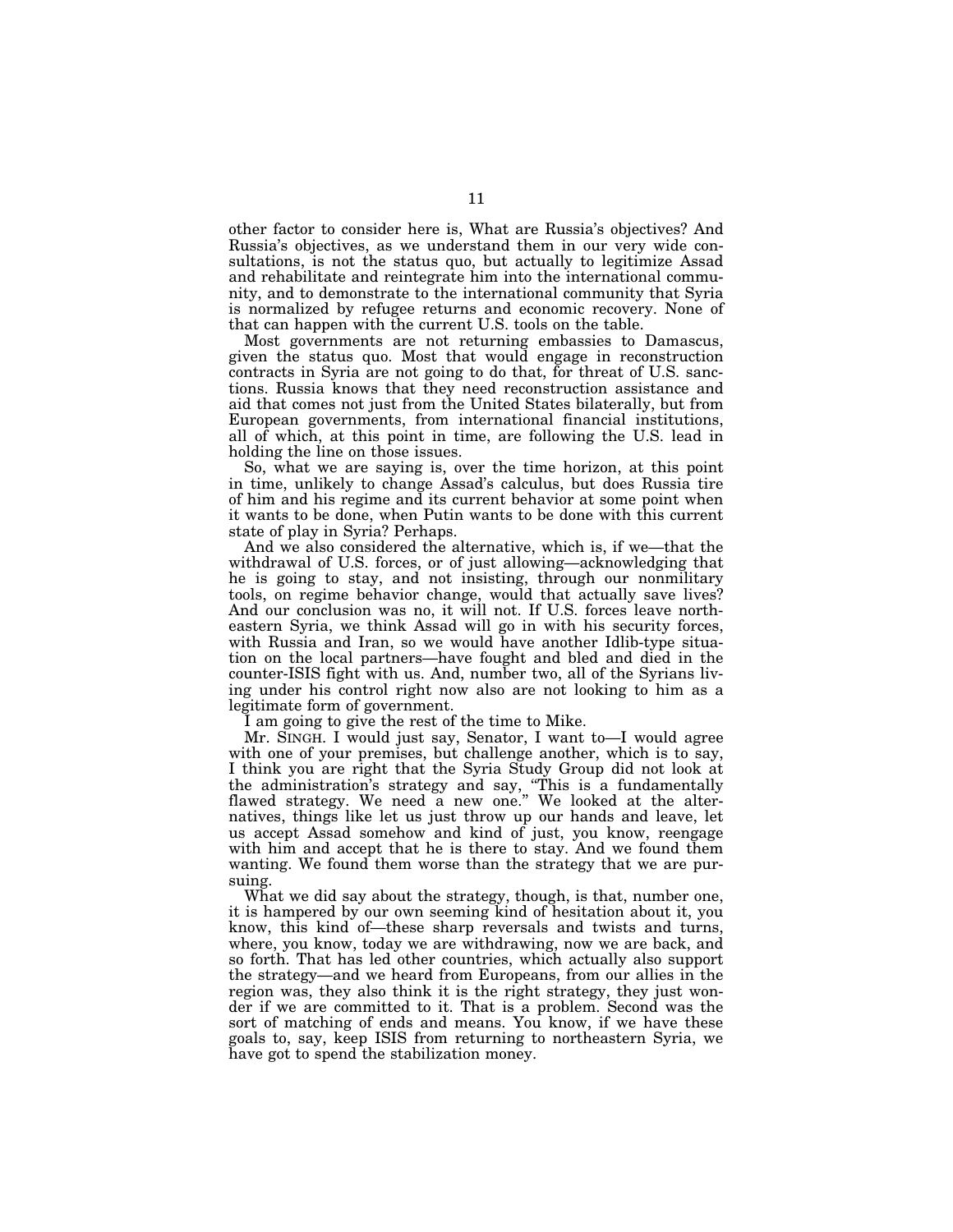Where I would challenge your premise, Senator, though, is that I do not think our goal is to delegitimize Assad, per se. I think Assad has delegitimized himself. We did not take any territory from Assad. He lost it to his own citizens, in many cases, or it was taken—or it was lost because he could not govern it legitimately.

Senator MURPHY. I-

Mr. SINGH. I think what we are doing is, we are saying, to Russia, to Assad, and so forth—they want us to recognize his legitimacy, and we are saying, ''Here are the conditions. We, the—not just the United States, but United States and our allies elsewhere, under which we would be doing that.''

Senator MURPHY. Yes, that, maybe, is not put well. I think our purpose is not to be seen as endorsing the illegitimate actions that he has taken.

My only quick comment is that I agree that both of the alternatives—withdrawal or engagement—are unsavory. I just worry that we will be back here with another Study Group Report recommending another slight variation on U.S. policy after thousands more have died.

And, to Ms. Stroul's point about Russia, again, I have heard this before, that Russia wants to engage, wants to legitimize, wants to allow for Syria to reenter the global community. I think their actions in Venezuela, in Ukraine, and in Syria speak more likely to their goal of constant chaos than the reintegration of their partners into the world community. And I worry that this may be a misread of their intentions.

Thank you, Mr. Chairman.

Senator ROMNEY. Thank you.

Senator Shaheen.

Senator SHAHEEN. Well, first of all, thank you both very much. Thank you for your great work as part of the Study Committee, and for the leadership that you have provided after—it took a very long time to get the report underway, so it is very satisfying to see the actual product and to hear you all talk about the recommendations in the report.

One of those recommendations, I am pleased to see we are, hopefully, in the process of actually accomplishing. There is language in the defense authorization bill for a Syria—for a—an ISIS detainee coordinator, which is something that is recommended in the report. So, hopefully, that will get through without any trouble. And I think it is sorely needed.

Last year, when Senator Graham and I visited, we—Syria—we went to several ISIS detention facilities in Hasakah, Ayn Issa, and Manbij. And—actually, it was Kobani, not Manbij—and, at that time, there were an estimated—between 500 and 1,000 foreign fighters in those camps. Today, the number has jumped to over 200—2,000. And that does not include all of those folks who are in detainee camps; the largest one, close to the Iraqi border. I was in Iraq in April, and they are very concerned about what happens in that camp, with—not just with any fighters who may be in the camp, but with all of the women and children who are being radicalized. So, what happens with those detainees is a huge concern, and what we have heard from the Syrian Democratic Forces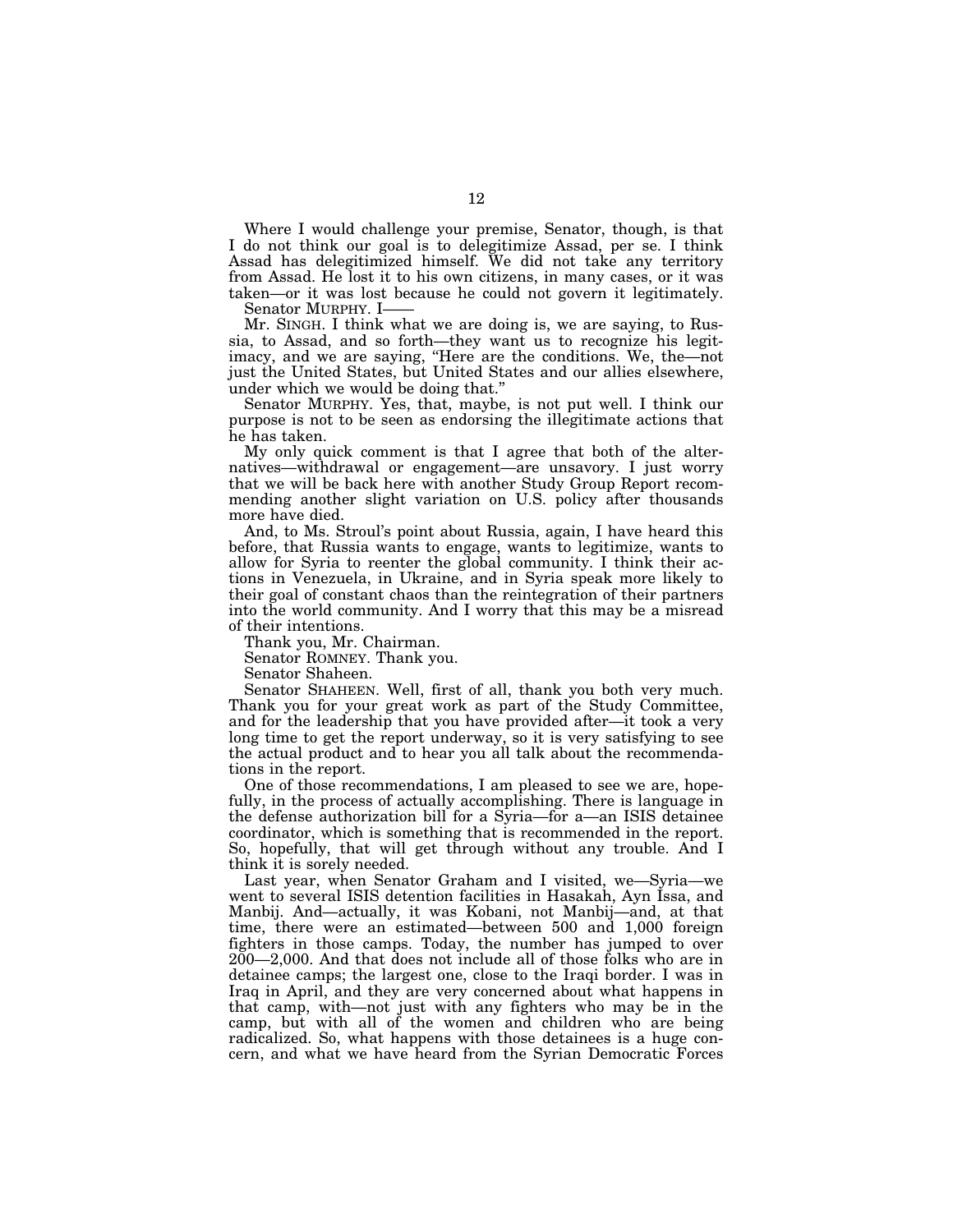is that they do not have the will or the resources to continue to take ownership of the detainee facilities.

So, can you speak to what happens if the international community continues to refuse to repatriate the foreign fighters that have come from the West, and what the potential consequences of that are? Either one of you, or both.

Ms. STROUL. Thank you so much for that question.

One—the issue of ISIS detainees was exceptionally alarming, across the board, to all members of the group, and we explicitly dedicated a significant part of the report to raise the alarm on this issue.

You asked a question, Senator, about the 2,000 foreign fighters. And if they are not repatriated, there are two options. They either stay to fight another day in Syria, or they go to another theater of war to fight another day there. Those are the two options. The Syrian Democratic Forces not only lack the will, but they lack the capability. They have never dealt with a challenge like this before. We are providing some technological assistance.

Senator SHAHEEN. Right.

Ms. STROUL. So, the bottom line is, this is a threat that is only going to get worse. There is no possibility that they stay indefinitely in super-max-like facilities in northeastern Syria, especially given the uncertainty about the U.S. military commitment, going forward, and whether or not the SDF will stay together and committed to protecting these facilities.

And I would just like to add, since you raised this, the al-Hol IDP camp is family members of ISIS detainees, and that still does not count the tens of thousands of Iraqi and Syrian ISIS fighters

Senator SHAHEEN. Right.

Ms. STROUL.—in other popup facilities all over northeastern Syria under SDF control. They do not have proper facilities. Often, these are repurposed schools or other civilian structures. Populations are being mixed. The situation, when some of these fighters are repatriated to Iraq, is not positive. Human Rights Watch has done incredible work on what happens when they go back to Iraq. And in Syria also, it is just regenerating this issue for another day if we do not have a consolidated and internationalized strategy now.

Senator SHAHEEN. And let me just—before you continue, Mr. Singh, let me just point out that, at least when we were in Iraq earlier this year, the Iraqis were not anxious to take back those Iraqis who are being held in the camps, because of all of the problems that they bring with them.

Mr. SINGH. So, Senator, I think that is a very important point, and it sort of gets to what I think is a larger issue. I mean, I served in the George W. Bush administration, and I do not think anyone wants to see a repeat of the Guantanamo experience. We all had, obviously, a very difficult time with that issue. But, the fact is, I feel as though we do keep running up against this type of issue, where we have these detainee populations, we know that we are, sort of—you know, that dangerous people are under detention, but our options for prosecuting them, repatriating them, are limited, and we are approaching it in an ad hoc way.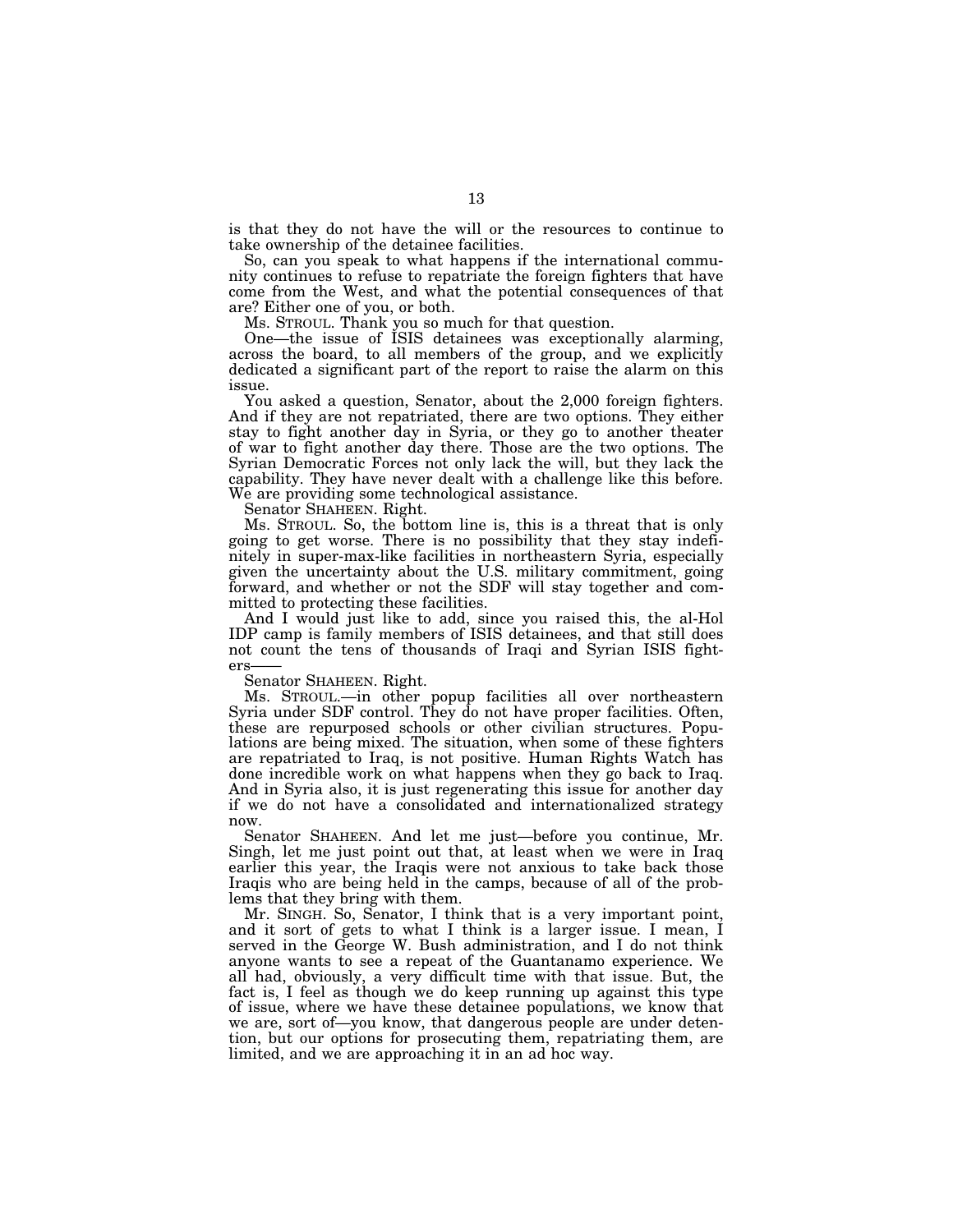I will just say that I think this issue requires a sort of broader look, not just by the United States, but by the United States and our allies, because we have—despite having dealt with it now since, really, 9/11, we do not really have good solutions to it, I would say.

The other thing we do not have good solutions to, just very briefly, is this question of deradicalization. You have these 70,000 mostly women and children—most children, frankly—in the al-Hol camp, who have grown up in the worst possible conditions. And the fact is that we do not really know how to conduct this process of deradicalization. And that is, I think, again, something that is that behooves us to get on top of.

Senator SHAHEEN. Thank you, Mr. Chairman.

Senator ROMNEY. Thank you.

Senator Kaine.

Senator KAINE. Thank you, Mr. Chair.

And thank you for this report. Very important topic.

I want to ask you a question about a recommendation that is contained at page 47. One of the recommendations deals with trying to reduce or end Iranian influence in Syria, and eventually expel, in phases, Iranian influence in Syria. And you have a recommendation, ''More specifically, the United States should continue to support Israeli strikes on Iranian assets inside Syria.'' Talk to explain that phrase. So, talk to me about what you guys know about U.S. participation in Israeli strikes in Syria, and what you mean by the recommendation that we continue to support those.

Mr. SINGH. Thank you, Senator.

So, yes. Look, the Israelis believe, and I think that we agree, having sort of gotten some briefings from them, that these strikes have been pretty important in limiting Iran's activities inside Syria.

Senator KAINE. And describe the strikes. Because we have not had any testimony, in this committee or the Armed Services Committee, about U.S. participation in Israeli strikes in Syria. This is not a classified report, and I am just curious as to describing what you know about those.

Mr. SINGH. Right. And all I can tell you is what I know from open sources, Senator, chairman we were not privy to any classified information. I should say that from the outset. But, it has been pretty clear that the Israelis have focused on striking systems, trying to prevent the Iranians from creating a sort of missile network inside Syria that would allow them to create what they—the Israelis would consider a second or third, even, missile-to-missile surface-to-surface, rather, front against them from Iran.

When it comes to U.S. support, Senator, I think what we mean there is more diplomatic support, political support. I do not know of any actual—what any kind of technical or military support we may have, or may have not, provided. But, I think the idea that, you know, we are not asking the Israelis, for example, to back off their coordination with Russia, we are not asking them to back off these strikes, because we see these as, frankly, probably the only way, so far, that Iran has been successfully deterred in Syria. I think sanctions can play a role. I think political pressure can play a role. But, there is—it seems to me that Iran is pretty determined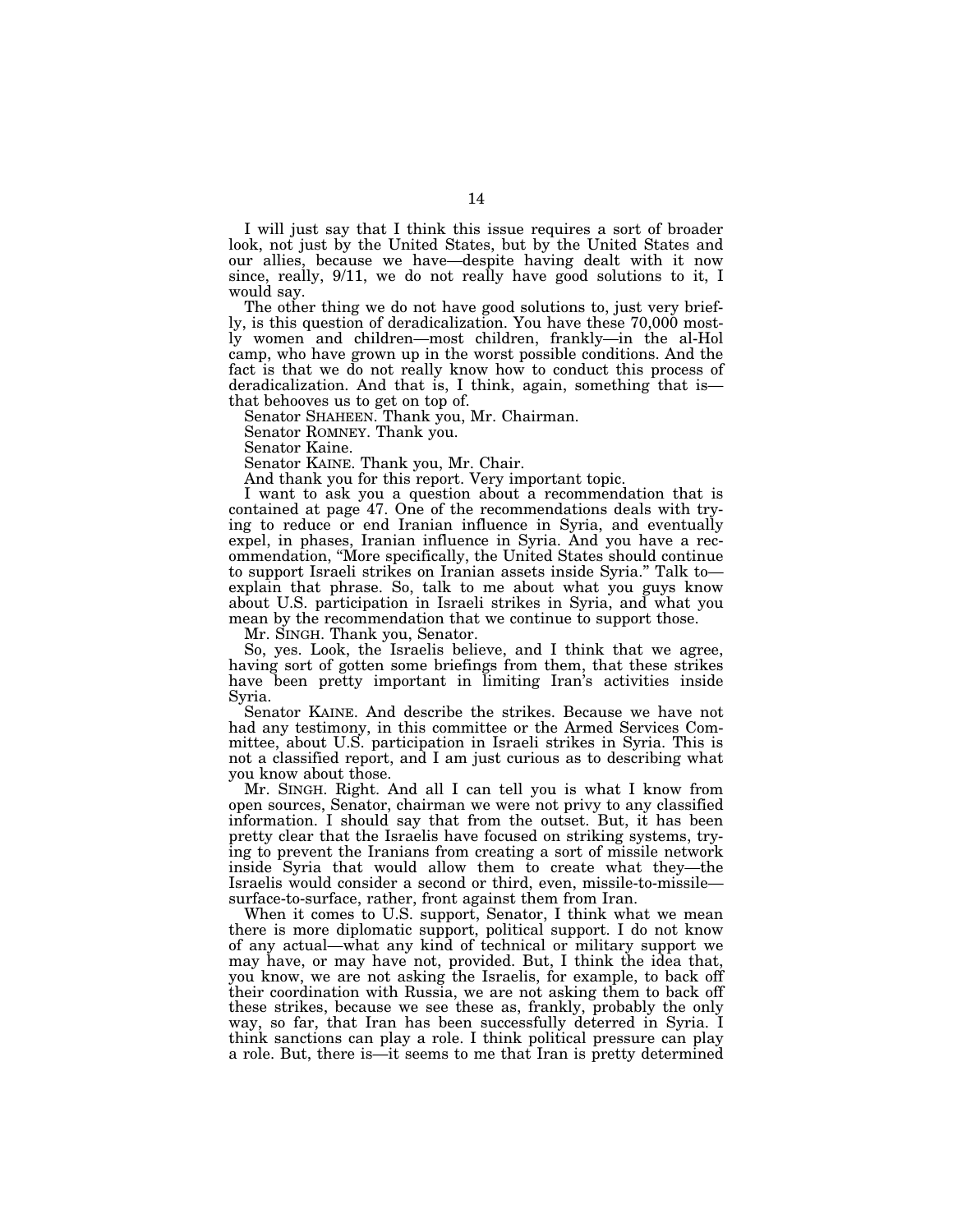to entrench itself as deeply as it can in Syria—not just Syria, of course, also throughout the region, in Lebanon and Iraq and elsewhere.

Senator KAINE. So, other than public-source information, you have not been briefed on U.S. support—military support for the strikes that you referenced?

Mr. SINGH. We have not, Senator, no.

Senator KAINE. Let me ask you about the humanitarian situation—the horrible humanitarian situation in Idlib. We have, from this committee, a bill that is pending on the Senate floor, the Caesar Syria Civilian Protection Act, that I hope—and it is bipartisan, and it is strongly supported by the committee—I hope we might move to act on it within the Senate. But, what additionally might we do in Congress to deal with the humanitarian crisis in Idlib and try to ease civilian suffering?

Ms. STROUL. Thank you for that question, Senator.

So, first of all, just a note on the Caesar bill. This bill is incredibly important to the Syrian and Syrian-American community who are invested in U.S. leadership on this—on the issue of Syria. And what the Caesar bill does that is different from the existing laydown architect of sanctions is, it would impose secondary sanctions on those that back the backers of the Assad regime. So, we are getting at those who knowingly assist Iraq, Russia, Russian mercenaries, like Wagner, Iranian militias, et cetera, those who may be considering investing in Syrian telecommunications, reconstruction, et cetera. If that bill passes, it sends a signal to all of that secondary and tertiary community to not engage. And it, again, holds the line against normalizing, rehabilitating, or legitimizing Assad and his regime or his backers.

And, in terms of the humanitarian situation in Idlib, number one, our report calls for stepped-up diplomatic pressure and leadership. Clearly, through the Astana process or through Russian-Turkish negotiations, there has been no pressure on Assad compelling enough for him to stop his offensive. There are 3 million civilians plus a ''Dog's Breakfast'' of terrorist groups in Idlib. The consequences of continued offensive or a decision to take the entire province would be a new humanitarian catastrophe. Our report also talks about the reliable and credible threat of military force, not unilaterally, but in partnership with allies and partners, if the assault on civilians and civilian infrastructure continues.

Mr. SINGH. I am—I would just add to that, Senator, that it seems to me that we face a situation where, should the Assad regime and the Russians press their attack on Idlib, you could have a new exodus of refugees. I am not sure that those NGO's and aid organizations that are there across the border in Turkey or in Idlib are sufficiently funded or positioned to handle that. I think that that is going to require more funding from the international community. I think it is going to require some pressure on the Turks to let people through, not just the Turkish border, but there is also that Turkish-controlled region of Syria next to the Idlib Province. And that is something where I think Congress can play a role.

And then, finally, as we pressure countries like Turkey, which have taken a huge burden of refugees, I think we have to do our part, as well, here in the United States. And I am pretty concerned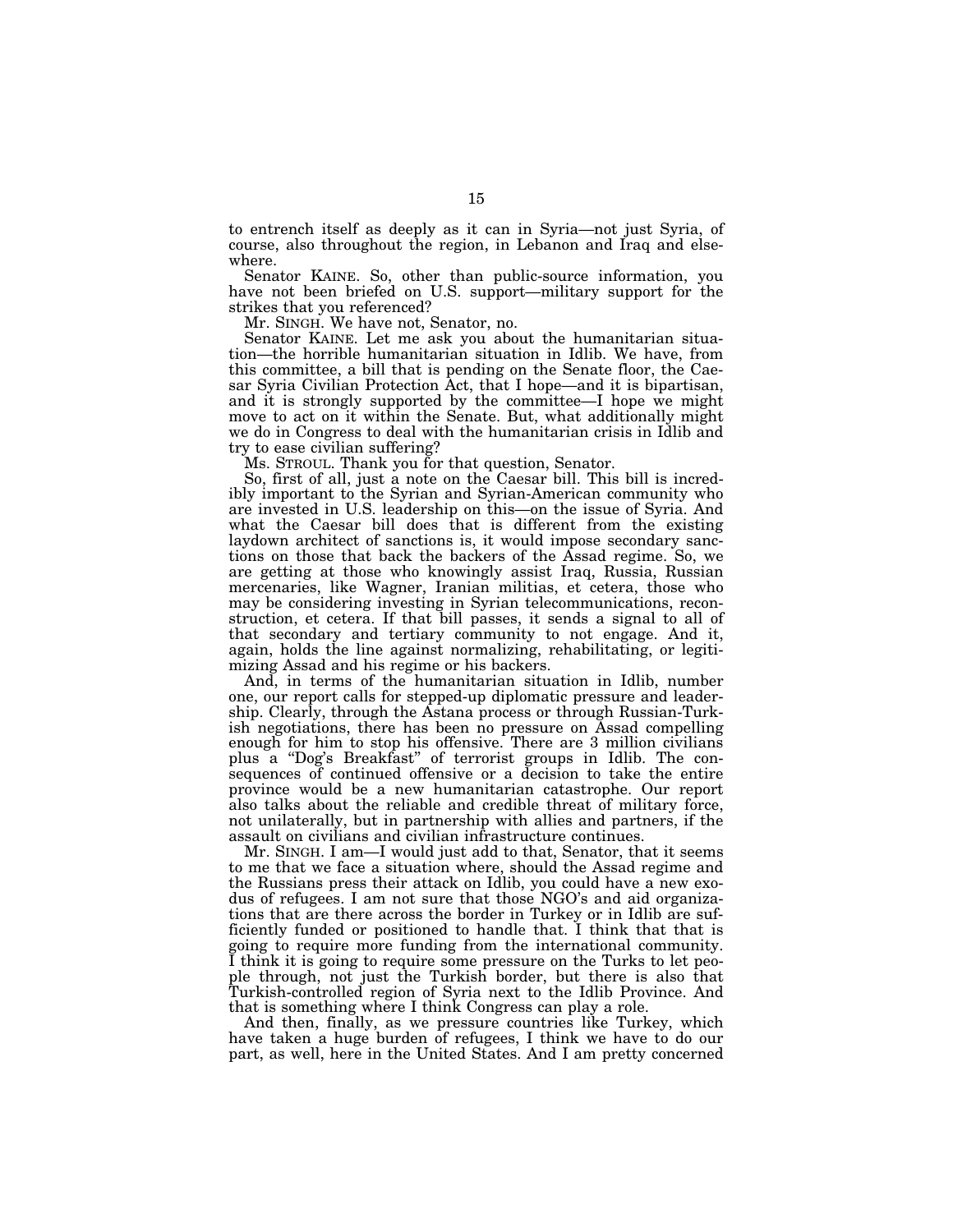at reports that next year's refugee admissions might be even lower than this year's refugee admissions. I think that is something that is just in our national interest to reverse.

Senator KAINE. Thank you.

Thank you, Mr. Chair.

Senator ROMNEY. Thank you.

We have time, I think, for another round of questions.

The real Chairman has—of the entire Foreign Relations Committee, has arrived, but he wants to listen in for a while before he might ask any questions, or just to make sure I do not totally mess up. So, I will begin with another round, here, of my own.

First of all, you speak about ISIS regrouping, about the 70,000 or so that are in camps that are being radicalized. I sometimes wonder why they are successful in radicalizing and we are not successful in normalizing, and why we do not have the capacity, apparently, to take a group of young people and parents, and so forth, and help them decide to become more accepting of others, more willing to provide freedoms to their fellow individuals.

But, my question is whether you have perspectives on how we can, if you will, help prevent ISIS from regrouping, as you suggested, and reestablishing itself, not necessarily based upon territory, but reestablishing itself as a weapon against the United States, against our citizens, against our friends around the world. What can we do—what should we be doing differently that we are not doing to combat the reemergence of ISIS?

Mr. SINGH. Well, Senator, I think there are a few things we can do. And there is—I should say, that there is an Iraq part to this answer, which maybe I will leave aside, since we are the Syria Study Group. But, it is important to note that, I think, for ISIS's purposes, ISIS considers Iraq and Syria sort of part of one contiguous theater of operations. And so, what happens in Anbar, what happens in Iraq, and what the Iraqi government does is also important. And I think that is something that this committee will need to pay attention to.

Inside Syria itself, I would point to, let us say, three things that we need to, perhaps, do better than we have, or keep doing and make sure we do not stop. One is just keeping up the counterterrorism pressure on ISIS using U.S. forces. And so, that requires maintaining a military presence that can also then serve as an enabling presence for the air campaign which we have been carrying out. If that pressure eases, every military brief or every counter every sort of CT brief or—who we spoke to, I would say, that will give new life to ISIS. And so, we need to keep that pressure on, keep the military presence.

Second, I think stability in northeastern Syria, stabilization, reconstruction in northeastern Syria, is very much in our interest, because that will help keep ISIS from returning. I think one reason that we are not good at deradicalization is that it really needs to be done by the communities themselves in northeastern Syria. Those communities are smashed to bits. And if there is not some stability and reconstruction, I do not think they will be able to take people back and sort of help them with their reintegration/ deradicalization process. And they are the ones who really need to do it, with the help of some outside organizations.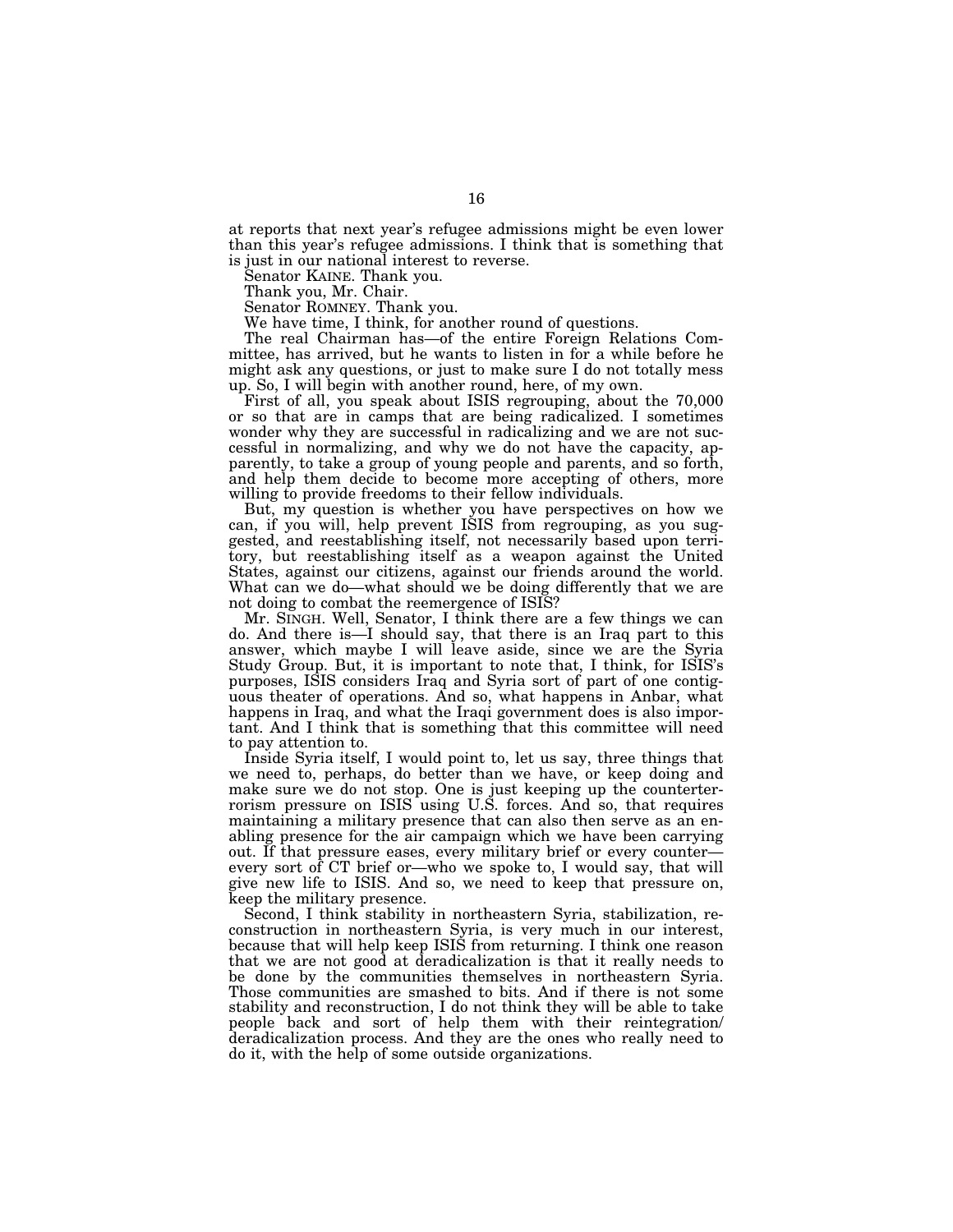Third, I do think we need to put pressure on our allies in the SDF, who are great, sort of, fighting partners for us, to now transition to be great, sort of, governing partners, not for us, but for the local communities there. There are reports of Kurdish-Arab tension that we received. There are, I think, some things that we need the SDF to do to really sever and disavow its links to the PKK, for example, to be inclusive in the way they govern so that you do not have discontent among local populations that ISIS can capitalize on.

Senator ROMNEY. Yes, thank you.

Ms. STROUL. I am just going to add a few additional things to what Mike said.

So, one consistent success across the previous administration and this administration is that the International Coalition to Defeat ISIS would not—was not just about U.S. military pressure and activities by the SDF, but all these other lines of effort, as well: counterterror financing, working on foreign fighters, shoring up information-sharing in intelligence and law enforcement channels across Europe, looking at the borders, where ISIS fighters come and cross and return, these issues, and also combating ISIS ideology, use of the Internet, and media operations. So, these are other—in addition to just looking at the Syria file, if we are talking about ensuring that ISIS is not able to reconstitute, we need to keep up pressure through the coalition that already exists on all of these other lines of effort, as well.

And finally, it goes without saying that the—one of the reasons that ISIS was able to move so fast across Syria is because it is a weak, ungoverned area without a legitimate government in Damascus. So, again, this goes back to, if the underlying causes of the conflict in Syria are not, at some point, addressed and resolved, ISIS will always have a pool of recruits in Syria.

Senator ROMNEY. Yes. Thank you.

I would note that, when there is a tragedy which occurs, where in a different theater altogether, which is with regards to the Gaza Strip, for instance, where perhaps there is a—an attack that leads to a civilian death, or deaths, that that makes world news, that there are visual images of this. And yet, Assad is continuing to use chemical weapons to attack his own people in large numbers. This goes on and on and on. According to your report, it has not ceased. It is perhaps even greater than it has been in the past. What do we need to do to stop the chemical attacks, the weapons of mass destruction, which are being applied to the people of that country?

Mr. SINGH. Well, thank you, Senator.

In a way, yes, the chemical attacks are alarming; in part, not just because of the people they kill, but because they break the international taboo, which now has been thoroughly trodden on in Syria, against the use of chemical weapons in warfare. But, I think we have to acknowledge that sort of—it is not just the chemical weapons attacks; it is the barrel-bombing, it is the deliberate targeting of civilians, hospitals, schools, and so forth. And I think that it is important that the Assad regime, Russia, which is complicit in this, as well, pay a price for what it is doing. The United States, I think, under President Trump, has undertaken a couple of strikes in response to chemical weapons. I think that is good, frankly. I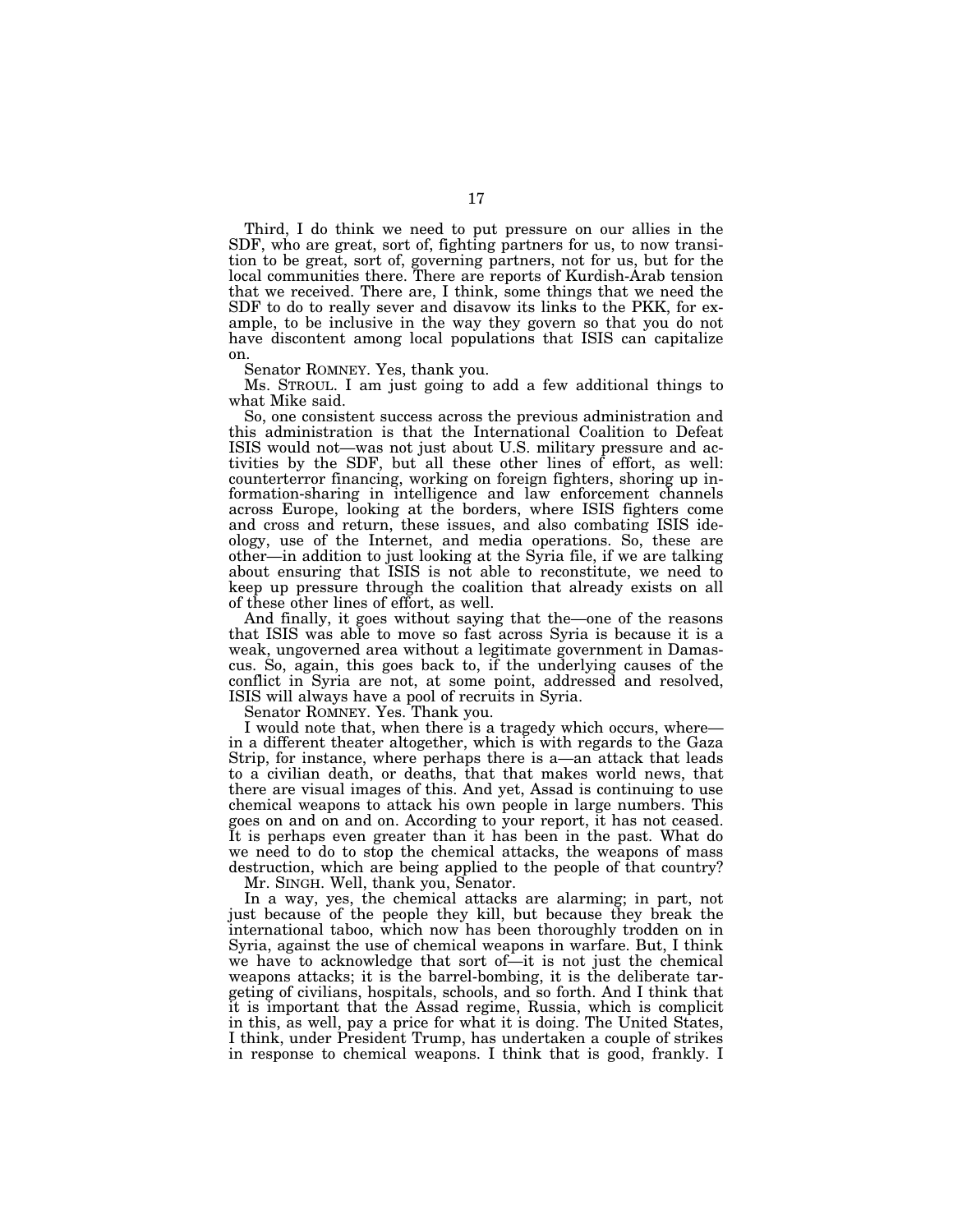think that practicing deterrence is necessary. But, it is probably not enough, at the end of the day. I think that exposing, especially, the complicity of other actors, like Russia, in these war crimes is important, and we have not done enough of that. And then ensuring that we have sanctions and other measures in place that can exact a price on these parties for what they have done is important, as well. And then, as we look to the future, there will need to be some process of accountability for what has happened.

I will say, I think it is also important to keep that deterrence in place. There has to be at least that concern, in the back of the minds of the Assad regime forces, that we may be willing, with our international partners, to strike again, should they target civilians en masse.

Senator ROMNEY. Thank you.

My time is actually up.

Senator Murphy.

Senator MURPHY. Thank you, Mr. Chairman.

Ms. Stroul, maybe wanted you to comment on something that Mr. Singh talked about, which is the effort to turn the STP into political partners, as well as military partners. It was striking to me that, for large periods of this conflict, while we had thousands of American soldiers on the ground, oftentimes we had one single State Department official on the ground. And we have had officials from START-Forward there, but they were withdrawn recently, and there are no plans to send them back. If we have learned anything over the course of the last 10 years, we have learned that our military, however capable fighters they are, are not particularly good at achieving political reconciliation in the Middle East. And so, how do we resource our personnel in Syria to make sure that we are effectuating the kind of political cooperation we need? I just think we have to come to the conclusion that 20-year-old soldiers are not likely going to be the ones to be able to figure these difficult questions out. We have got to get some experienced diplomats on the ground.

Ms. STROUL. Thank you, Senator.

You will be pleased to know that the Syria Study Group agrees with you. There is an entire section on this exact issue. We attempted to shed light very much on the need for more—an increased civilian engagement in the areas where our military is working with the SDF. We highlight specific issues with governance. The SDF needs to do better at allowing NGO's to operate freely, to allow independent media to conduct whatever oversight in reporting and journalism it wants to. There are a lot of issues here.

And one issue that I thought was great that we discovered in our consultations and briefings is that our U.S. military actually wants increased civilian engagement in northeastern Syria, so they would be happy to have more diplomats and more development practitioners and civilian experts working with them. Some elements of START-Forward have already returned. For sure, this platform needs to be expanded. The more civilians we can get in there, the better.

Two things that can happen right now: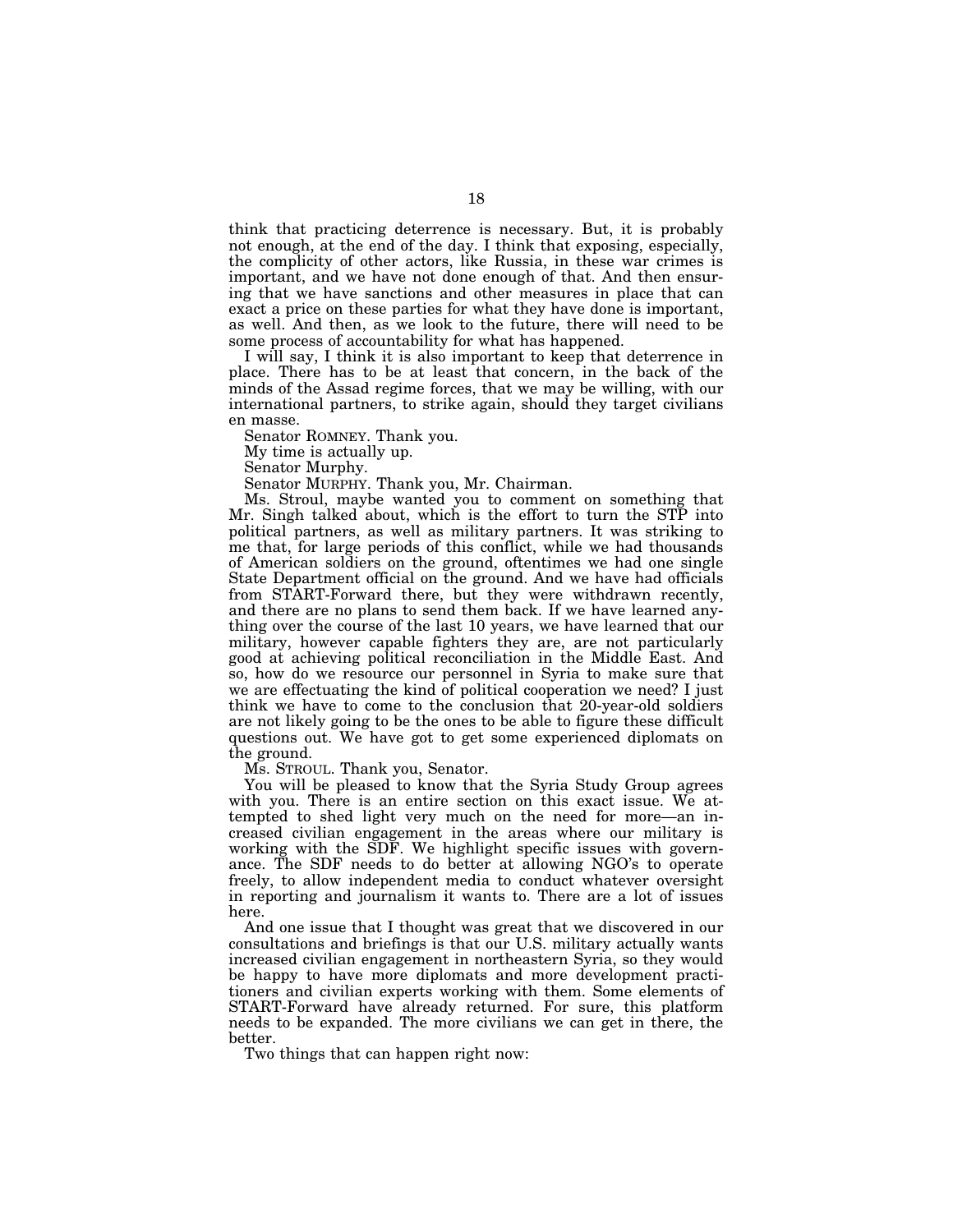One is, those civilians working on governance issues in northeastern Syria are under a stabilization set of activities, not the humanitarian activities. We need to turn our stabilizing assistance back on, both for our resource reasons and also from a leadership perspective.

And, number two, there is a security issue here. So, we need to look at flexible ways in which our diplomats can work—and our development experts—can work safely and security with the—with our military on the ground.

Senator MURPHY. I appreciated the focus of the report on that question.

Mr. Singh, two Iran-focused questions for you:

One, what are the outcomes measurements we should be looking at as we foresee the role that Iran would play in a politically settled Syria, right? What—obviously, we know we cannot expel their influence, so what do we look to as to decide whether they have too much impact and input versus right-sized impact and impact?

And, two, I have heard some concerns that we are perhaps too hyperfocused on al-Tanf when thinking about preventing this land bridge through Syria. The expectation that by just controlling this, you know, one outpost, we are going to be able to stop the Iranians from moving people and goods through the country does seem to be a little farfetched. And so, speak to that concern, as well.

Mr. SINGH. So, on the second point, Senator, I guess all I can tell you is that I think U.S. officials and other officials around the region consider the U.S. presence at al-Tanf to be of strategic importance. I think, not just for blocking the land bridge, although it does play that role, to some extent, but also just for maintaining a kind of presence in that, sort of, swath of Syria which might otherwise be one where our adversaries would be able to do more than they are doing now. I would, I guess, encourage the committee to get a fuller briefing on that from U.S. officials who could go into more detail on it.

On the question of what are the right metrics for Iran, I think it is a tough question. Iran has had influence in Assad's Syria for a very long time. And, I think, realistically, they are going to maintain that influence. I think it is right, though, to think that we certainly do not want to see Syria dominated by Iranian forces or Iranian proxy forces. You have seen a real uptick, as far as I can tell from the reports I have seen, in, say, Hezbollah's presence there, in the creation of new Iranian-backed militias in Syria. And so, to insist that if—you know, as part of some political settlement, foreign forces are required to leave, that those be included as foreign forces, I think, is entirely appropriate.

In the near term, why—one of the reasons we focus on the Israeli action is, I think that at least we do not want to see Iran be able to turn Syria into sort of a forward military operating base, you know, to turn the Syrian-Israeli border into the kind of militarized border that the Israeli-Lebanese border is, for example, to forwardplace missiles or missile factories in Syria. It is a—that is a more modest goal, but that is why we argue that it has to be approached in phases. Stop it from getting much worse, and then, as part of the political settlement, try to ensure that those forces they put there are forced to leave.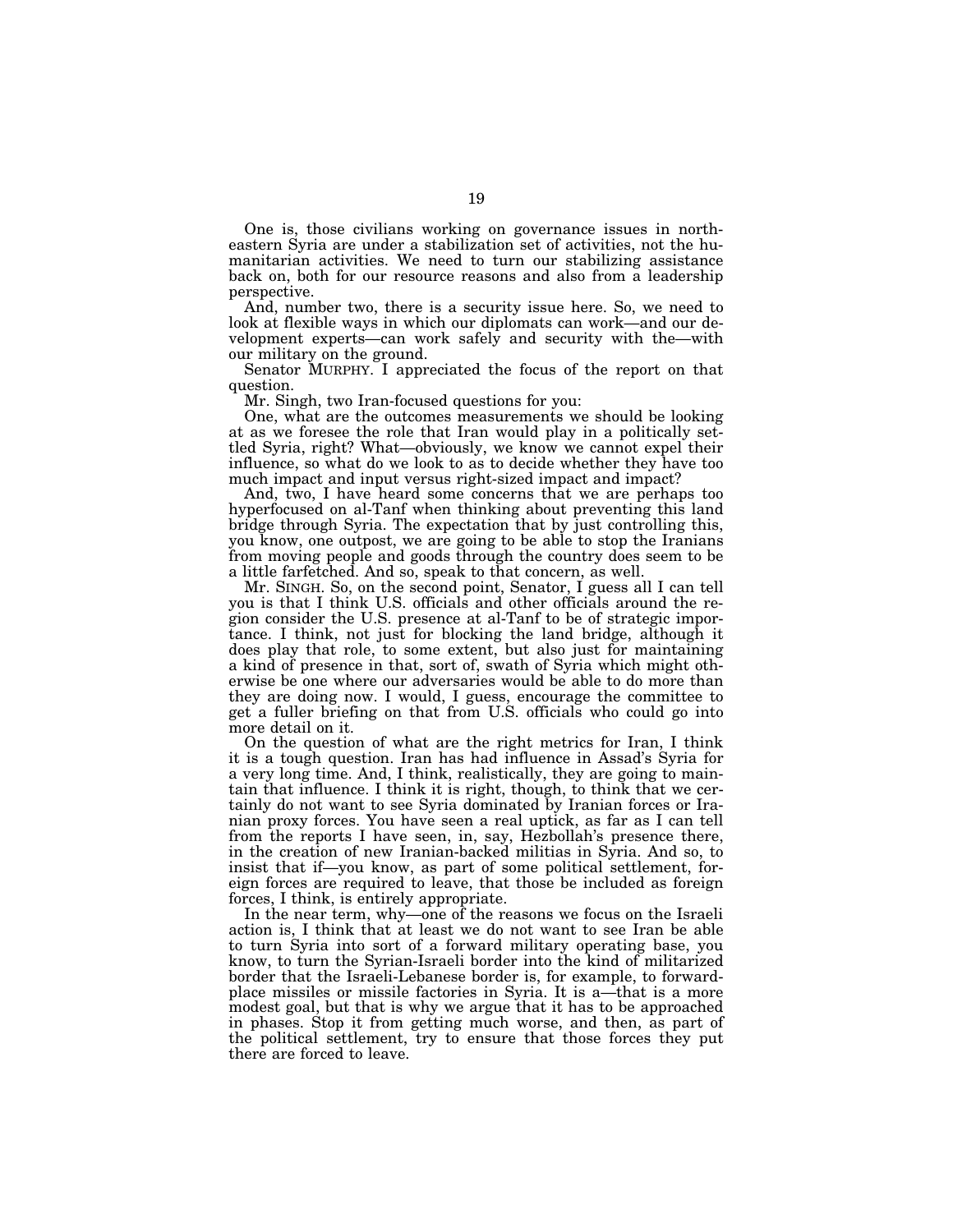Senator ROMNEY. Thank you, Mr. Singh.

Senator Shaheen.

Senator SHAHEEN. I want to go back, I think, Ms. Stroul, to your comment. I think you said that some of the START-Forward team folks are beginning to move back into northeastern Syria. So, does the Study Group have an accurate—what you believe is an accurate understanding of the current status of our forces and the international forces in northeast Syria, and the stabilization funds in that area? And, if so, can you describe what that is?

Ms. STROUL. We will do our best.

As we understand it, there have been some security arrangements agreed upon between the Department of Defense and the Department of State to allow some elements of the START-Forward team to go back into Syria for specific periods of time to do civilian engagement. The issue, going forward in expanding that platform, very much relies on security and also availability of funding to do the projects that we would—that would make sense to do if we are going to have a civilian element of engagement.

Senator SHAHEEN. And when you say "the funding," is that the stabilization funds that Congress has already appropriated?

Ms. STROUL. Yes. So, Congress has appropriated, as you very well know-

Senator SHAHEEN. And the administration has not spent——

Ms. STROUL. Correct.

Senator SHAHEEN.—and has put a hold on.

Ms. STROUL. Correct.

Senator SHAHEEN. Correct?

Ms. STROUL. \$200 million, yes. And when that \$200 million was put on hold, there was an aggressive diplomatic effort to encourage other governments to provide funding for stabilization activities. Two—three governments that did that were the Government of Saudi Arabia, the Government of the United Arab Emirates, and the German government. A lot of that money will run out very soon.

Senator SHAHEEN. So, one of the things that I am struck by in the report is that it says, and I am quoting here, ''Throughout the Syria Study Group's briefings and interviews, no one argued that withdrawing U.S. troops would make ISIS less likely to regroup or Iran less likely to entrench itself.'' That is a quote.

So, I just want to put myself on record again as saying I am one of those people who believes we need to leave the footprint that we have of United States troops in northeast Syria, that we need to provide the stabilization funds, that that is an important step for us to reassure all of those people who are with us in this fight that we are committed. And, as the Study Group points out, our leaving does not help with ISIS regrouping or Iran's presence there or Russia's presence there, it makes it more likely that we are going to totally cede influence in Syria to those actors who we have committed to try and get out of the area.

So, that is a convoluted way of saying, I do not understand the current administration policy at all. And so, I very much appreciate what—the recommendations that you have in the report. And one of those, on page 48, is about Turkey and suggesting that one of the things that we could do, because Turkey is putting pressure on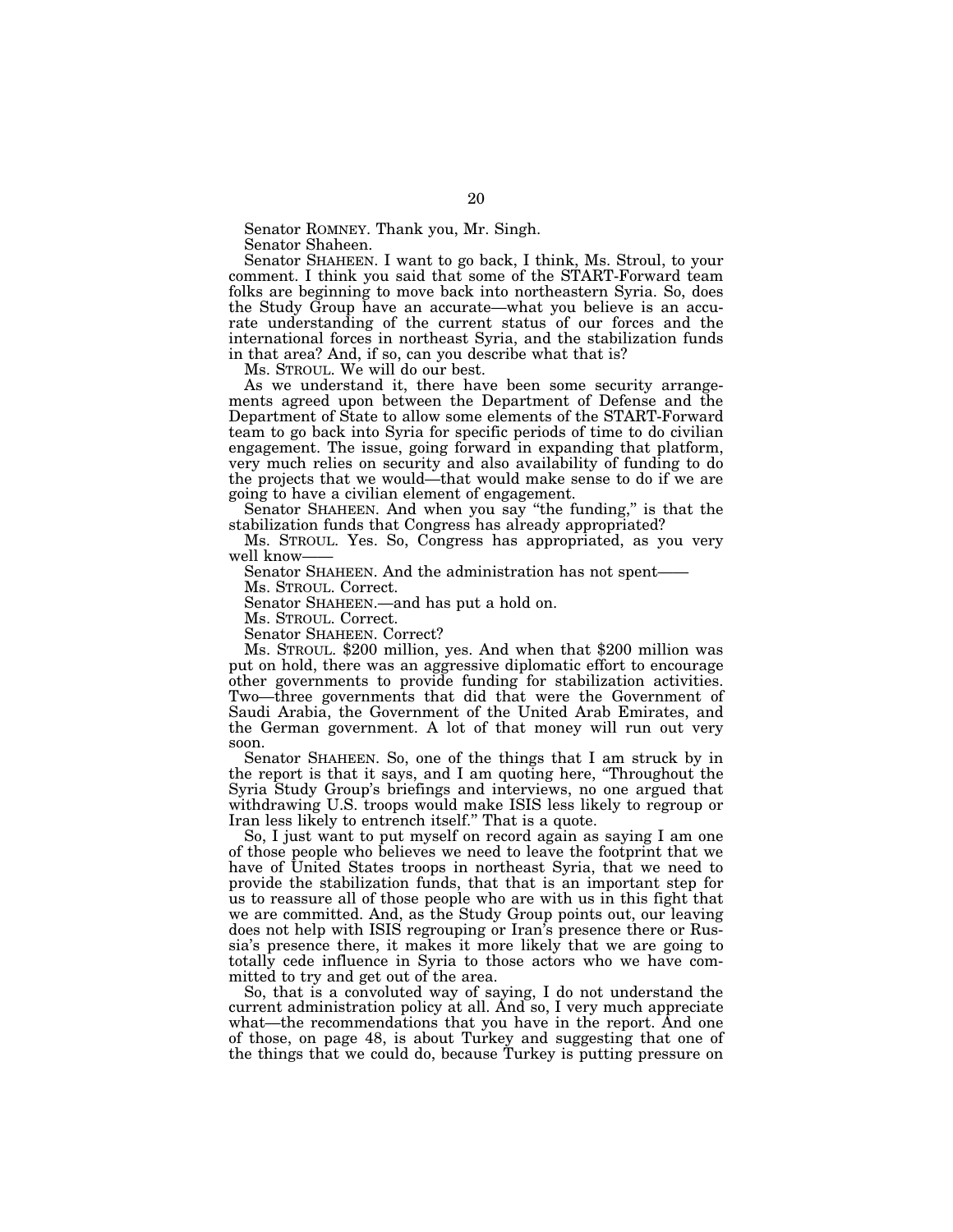northeast Syria, on that border, as you all pointed out—that one of the things that we could do is to help encourage Turkey, who has legitimate issues with the PKK in Turkey that have been historic, but they had been working on those issues, and to encourage them to continue those peace efforts to try and provide for some reconciliation there. And I have actually had some conversations with Turkish leaders that have suggested they might be open to that. Can you tell me if we have tried to do any of that, and where—who might take the lead in trying to facilitate some of those peace talks or open—reopening those talks?

Mr. SINGH. So, I can speak to that, Senator Shaheen.

I want to say one thing about your point about the stabilization funding and the military presence before I do, though, and that is to say I sympathize with the administration's desire to promote burden-sharing. And I think many people do. I am sure many people on this committee do. I think, though, the question is, How do you successfully do that? And I think the way you successfully do that is by providing some basic assurance to allies about some minimal level of U.S. commitment to being there-

Senator SHAHEEN. Right.

Mr. SINGH.—and, I think, being there militarily, most importantly. And I think that helps, then in their domestic debates, our allies make the case that we, too, should contribute to this. I think that is a harder case for them to make when they cannot be sure if we are going to be there tomorrow. That is just a fact. I think you have to pair leadership with the request for burden-sharing.

On the Turkey-

Senator SHAHEEN. I agree.

Mr. SINGH. On the Turkey PKK talks, I think a lot of it boils down to the politics inside Turkey and where, for example, President Erdogan sees, sort of, his best, kind of, advantage, in terms of the political forces within Turkey. And exactly where that would stand right now, I do not have a good answer to. But, we do have people, you know, like Ambassador Satterfield in Ankara, like Jim Jeffrey, our Syria Envoy, like the folks at EUCOM, who are very much following this issue, I think, on top of this issue, and are and have the relationships and the expertise to followup on it. And I have confidence, frankly, in Ambassador Jeffrey and Ambassador Satterfield and our folks on the ground that they agree with this and will be pushing this, as well.

Senator SHAHEEN. Thank you.

Thank you, Mr. Chairman.

Senator ROMNEY. Senator Kaine, you are going to be the last questioner today. And, following your questions, we will dismiss so that we can go vote.

Senator KAINE. Great. Thank you, Mr. Chair.

And I was going to ask questions about Turkey. And I appreciate Senator Shaheen doing it. Let me just ask a question about one topic.

The—you used the phrase ''Dog's Breakfast'' group of—groups in Idlib, and I wanted to come to that. So, we are—work primarily with the SDF, which the U.S. estimates is sort of split between Kurds and Arabs and Assyrians. And they have been very good partners for us. There are also anti-Assad elements that are not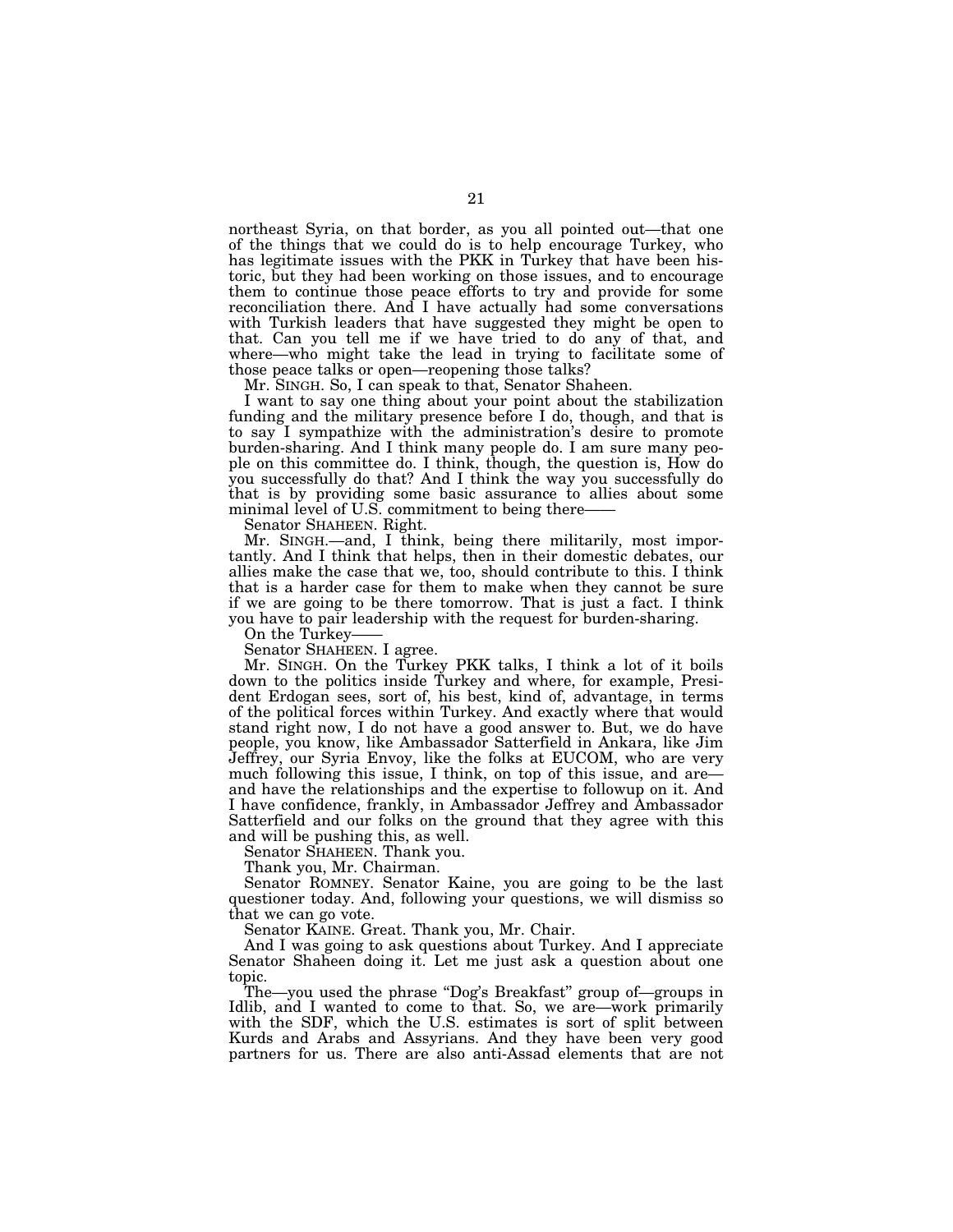partners with us—ISIS and al-Qaeda. And so, they are anti-Assad, but we have been battling them because of their terrorist connections.

What is your level of concern about the funding of those groups by Gulf State allies of ours? Is foreign funding of the terrorist groups in Syria still a problem? And there are not recommendations about how we deal with foreign funders of terrorism in Syria, but should we be concerned about that, or is that no longer a concern?

Ms. STROUL. Thank you for that question.

We should always be concerned about foreign funding for terrorist actors. As you know, the SDF and those partners are in northeastern Syria.

Senator KAINE. Right.

Ms. STROUL. They are not present in Idlib Province.

Senator KAINE. Right.

Ms. STROUL. And it is clear that both Haras al-Din and HTS are at Tahrir al-Sham, both present in Idlib process. One is more focused on galvanizing anti-Assad support, the other one sees the lack of a legitimate government in Idlib as a viable or fertile ground for external plotting. Right? External attacks both against the United States and our allies and partners. And clearly, that threat is of such a concern to the U.S. Government that Central Command has announced, in the past several months, two separate strikes on al-Qaeda in Syria leadership. So, we know that they are still there. And if they are as active, enough for CENTCOM to continue taking military strikes against them when it is possible, then they are still receiving foreign funding. And this, as I understand it, is a constant area of engagement between U.S. officials and all partners in the region. And it is not necessarily foreign-government-funded, and a lot of this is about foreign governments tightening up their own domestic laws and learning the technical expertise to look at that—those monetary transfers and put technical——

Senator KAINE. If the-

Ms. STROUL.—barriers—

Senator KAINE.—funding is not coming from foreign governments, but, instead, from individuals or groups within other nations, what is the sources—what are the nations that we have to be most concerned about and lean on to crack down on foreign funding of terrorist groups in Syria?

Mr. SINGH. I will say, Senator, my impression that is—is that a lot of these groups—I am sure there are foreign funding streams. I, frankly, do not have a lot of specific information on that to share with you. My impression, though, is that both ISIS and these groups in Idlib, because they have managed to take and hold territory—I mean, you know, Idlib is effectively controlled by HTS. And, to a lesser extent, you have got Haras al-Din and groups like that. But, that puts a lot of resources at their disposal that—you know, so they are less dependent on those outside sources of——

Senator KAINE. I understand. But-

Mr. SINGH. Yes.

Senator KAINE.—can you—in your consultation in writing this report, did you dig into the issue of to what extent these terrorist